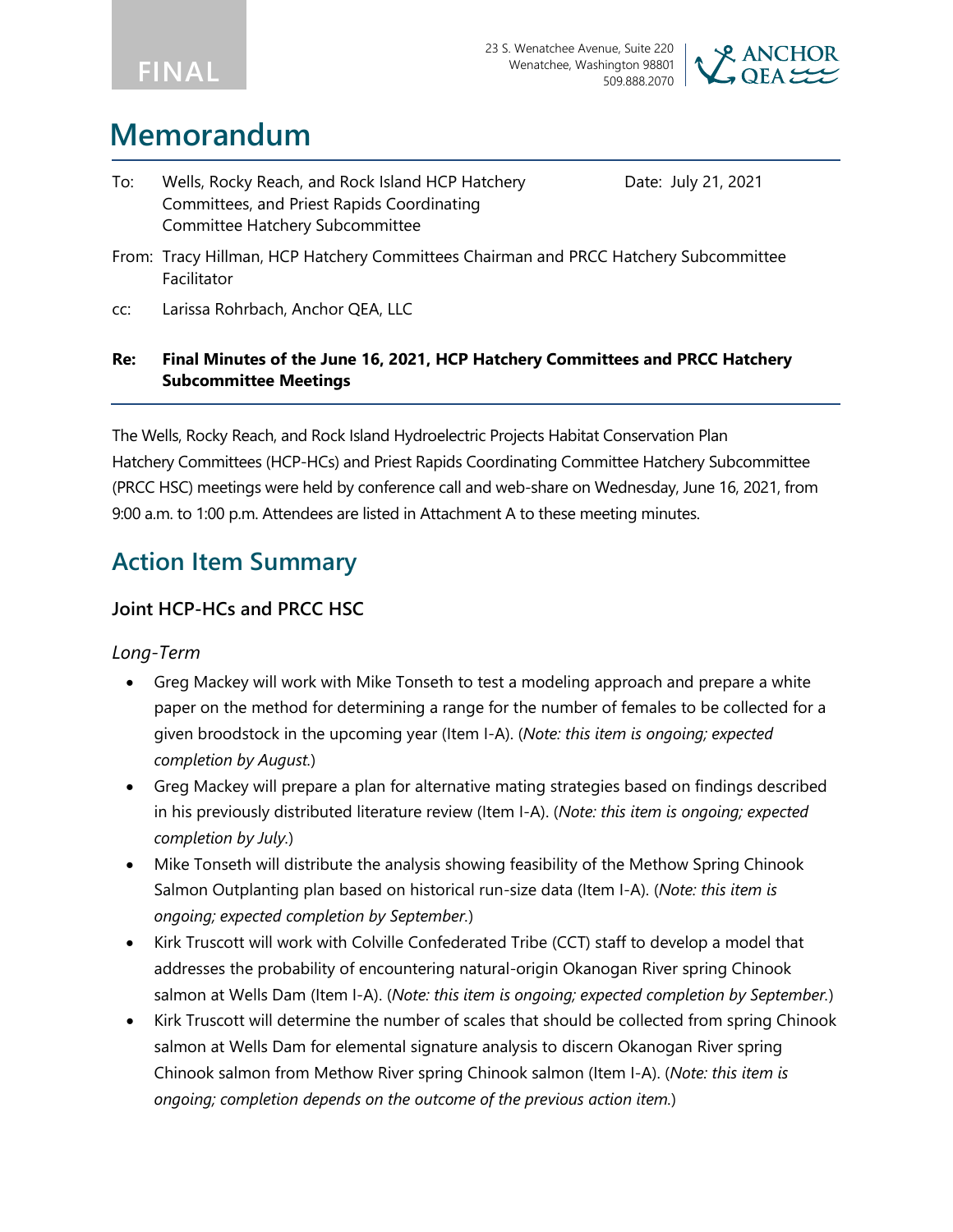• Keely Murdoch and Mike Tonseth will obtain estimates of pre-spawn mortality from Andrew Murdoch to update the retrospective analysis for Wenatchee spring Chinook salmon (Item I-A). (*Note: this item is ongoing; expected completion by August.*)

### *Near-Term (to be completed by next meeting)*

- Mike Tonseth and Greg Mackey will solicit input from hatchery managers on effective methods to count surplus fish (Item I-A). (*Note: this item is ongoing.*)
- Todd Pearsons and Rod O'Connor (Grant PUD) will compile data from 2011 through 2020 to be used for No Net Impact (NNI) recalculations, for distribution prior to the July meeting (Item II-B).
- Larissa Rohrbach will file 10-year Comprehensive Review chapters as they are completed by lead authors and distribute them to Committees for review in weekly batches (Item II-C).
- Brett Farman will contact Mike Haggerty and Craig Busack (National Marine Fisheries Service [NMFS]) for their responses to a set of prepared questions from the Committees and request their participation in a future meeting on the appropriateness of the existing Proportionate Natural Influence (PNI) Model for spring Chinook salmon programs in the Wenatchee Basin (Item II-D).
- Larissa Rohrbach will obtain past meeting minutes on discussions of the 2010 Statements of Agreement on PUD funding and mitigation credit for the Skaha and Okanagan Lakes sockeye salmon hatchery and reintroduction programs (Item II-E).
- Todd Pearsons will add to the background information of Grant and Chelan PUDs' draft Statements of Agreement on Sockeye Salmon Obligation to provide more context on original mitigation credit agreements (Item II-E).

### **Rock Island/Rocky Reach HCP-HCs**

• None.

### **Wells HCP-HC**

None.

### **PRCC HSC**

None.

## **Decision Summary**

• The updated *Statements of Agreement on No Net Impact Recalculation Methodology* were approved by the HCP-HCs and PRCC HSC in today's meeting.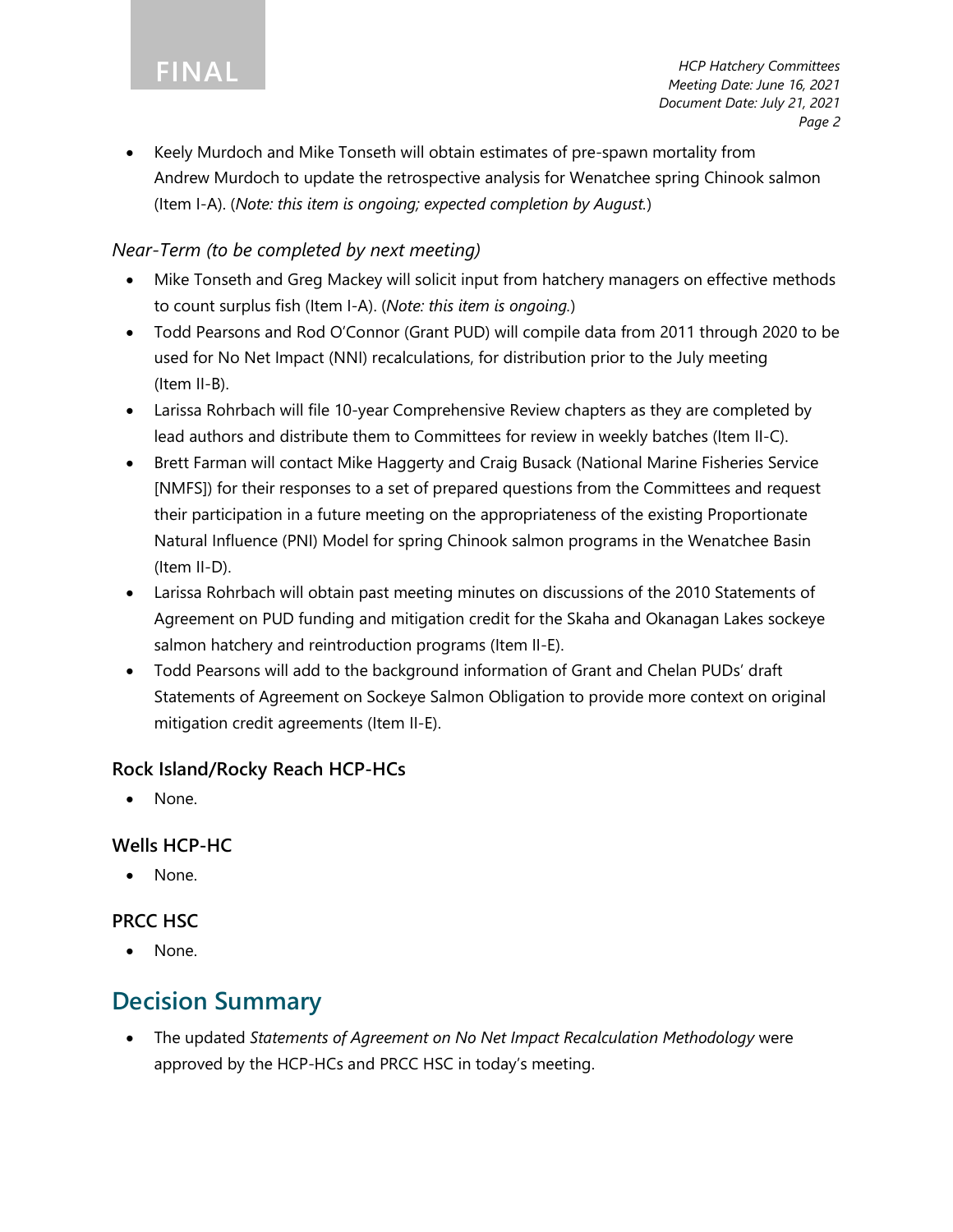## **Agreements**

• The HCP-HCs and PRCC HSC agreed to use data from 2011 through 2020 as the basis for NNI recalculations.

## **Review Items**

• The *Monitoring and Evaluation (M&E) of the Chelan and Grant County PUDs Hatchery Programs Draft 2020 Annual Report* was distributed by Larissa Rohrbach on June 18, 2021, for 30-day review, with comments and edits due to Tracy Hillman by July 15, 2021.

## **Finalized Documents**

• The updated *Statements of Agreement on No Net Impact Recalculation Methodology* were finalized and distributed by Larissa Rohrbach on June 25, 2021 (*Note: A corrected final version of Chelan PUD's SOA was distributed by Kristi Geris on June 30, 2021*).

## **I. Welcome**

## **Review Agenda, Announcements, Approve Past Meeting Minutes, Review Last Meeting Action Items**

Tracy Hillman welcomed the HCP-HCs and PRCC HSC and read the list of attendees. The meeting was held via conference call and web-share because of travel and group meeting restrictions resulting from the coronavirus disease 2019 (COVID-19) pandemic. Hillman reviewed the agenda and asked for any additions or changes to the agenda. All HCP-HCs and PRCC HSC representatives approved the agenda.

Revised minutes from the May 19, 2021, meeting were reviewed and approved by all members of the HCP-HCs and PRCC HSC.

Action items from the HCP-HCs and PRCC HSC meeting on May 19, 2021, were reviewed and discussed *(Note: italicized text below corresponds to action items from the previous meeting*).

## *Joint HCP-HCs and PRCC HSC*

## **Long-Term**

• *Greg Mackey will work with Mike Tonseth to test a modeling approach and prepare a white paper on the method for determining a range for the number of females to be collected for a given broodstock in the upcoming year (Item I-A). (Note: this item is ongoing; expected completion by August.)*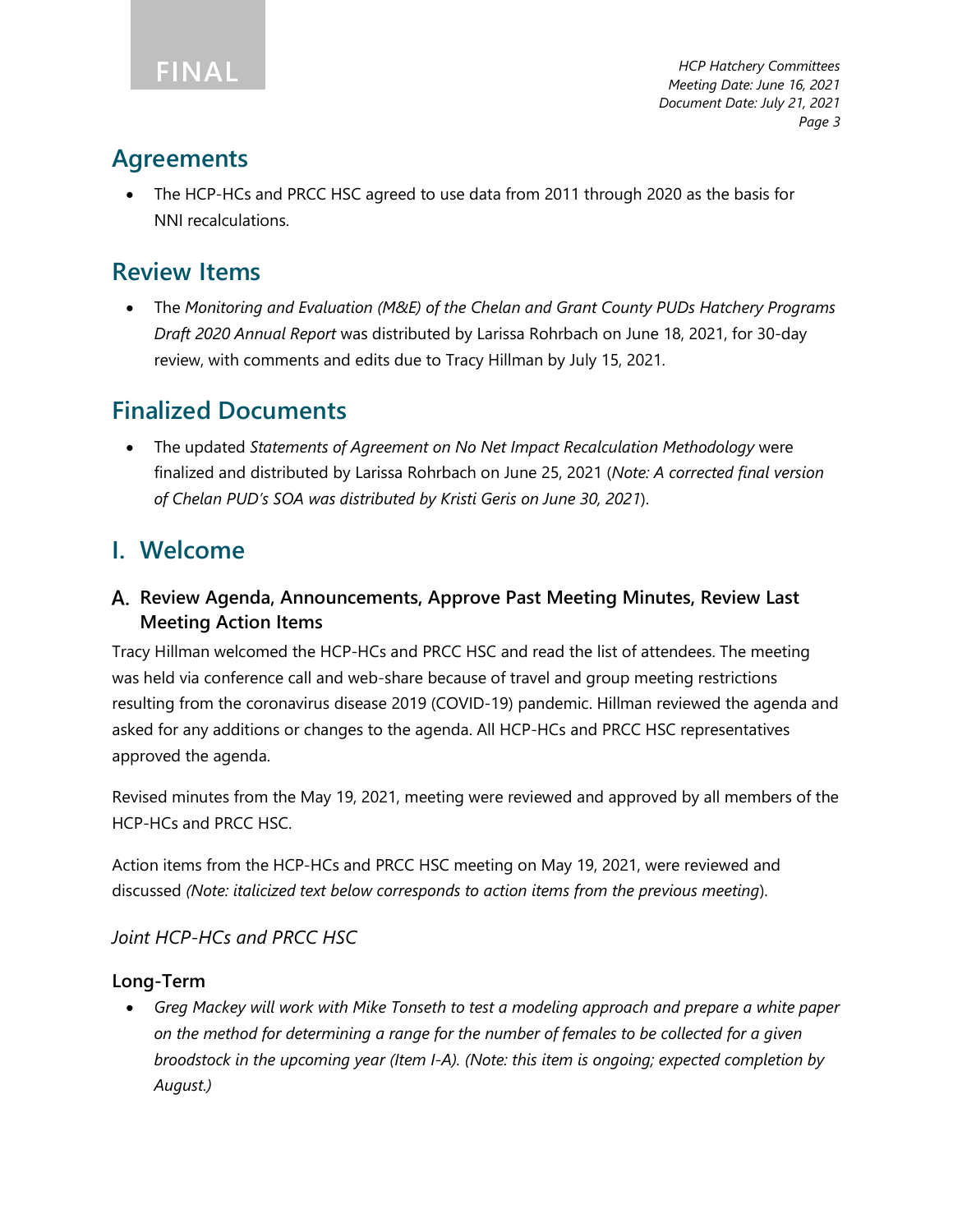**FINAL**

- *Greg Mackey will prepare a plan for alternative mating strategies based on findings described in his previously distributed literature review (Item I-A). (Note: this item is ongoing; expected completion by July.)*
- *Mike Tonseth will distribute the analysis showing feasibility of the Methow Spring Chinook Salmon Outplanting plan based on historical run-size data (Item I-A). (Note: this item is ongoing; expected completion by September.)*
- *Kirk Truscott will work with Colville Confederated Tribe (CCT) staff to develop a model that addresses the probability of encountering natural-origin Okanogan River spring Chinook salmon at Wells Dam (Item I-A). (Note: this item is ongoing; expected completion by September.)*
- *Kirk Truscott will determine the number of scales that should be collected from spring Chinook salmon at Wells Dam for elemental signature analysis to discern Okanogan River spring Chinook salmon from Methow River spring Chinook salmon (Item I-A). (Note: this item is ongoing; completion depends on the outcome of the previous action item.)*
- *Keely Murdoch and Mike Tonseth will obtain estimates of pre-spawn mortality from Andrew Murdoch to update the retrospective analysis for Wenatchee spring Chinook salmon (Item I-A). (Note: this item is ongoing; expected completion by August.)*

### **Near-Term (to be completed by next meeting)**

• *Mike Tonseth and Greg Mackey will solicit input from hatchery managers on effective methods to count surplus fish (Item I-A).*

Tonseth said this item is ongoing.

- *Brett Farman will contact Mike Ford and Craig Busack (National Marine Fisheries Service [NMFS]) to receive input on the appropriateness of the existing Proportionate Natural Influence Model for spring Chinook salmon programs in the Wenatchee Basin (Item II-D).* Farman said Mike Haggerty (NMFS)—not Mike Ford—and Busack will participate in a future meeting.
- *The Chelan, Douglas and Grant PUD representatives will update the original 2013 SOA on No Net Impact Recalculation Methodology for approval in next month's meeting (Item II-A).* This item is complete and will be discussed for approval in today's meeting.
- *Todd Pearsons will draft a review schedule for the 10-year Comprehensive Monitoring and Evaluation Report for distribution prior to next month's meeting (Item II-C).*  This item is complete and will be discussed in today's meeting.
- *Douglas PUD and U.S Fish and Wildlife Service will document the logistics within the week for collection of spring Chinook salmon broodstock at Wells Dam and potential holding, spawning, identification, and disposition of eggs or juveniles for review by NMFS to ensure alignment with existing permits (Item I-A).*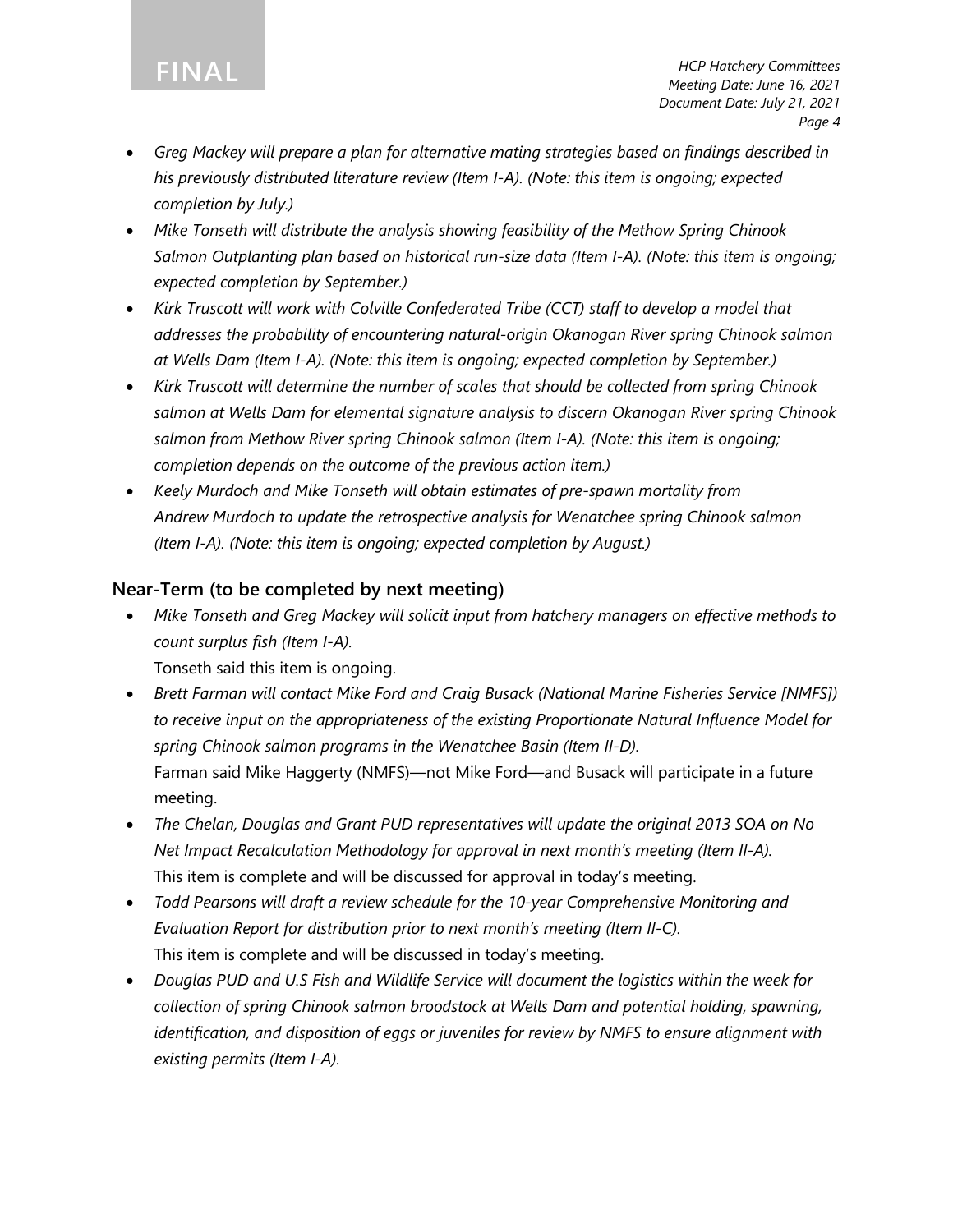This item is complete. Greg Mackey said the first 100 fish were collected without problems at Wells Dam and brought to the Winthrop National Fish Hatchery (WNFH). Upon further assessment of the run, an additional 50 hatchery-origin return (HOR) Chinook salmon with coded wire tags were collected at Wells Dam for a total of 150 that were transported to WNFH. For the Methow Hatchery, collection of natural-origin return (NOR) fish went well considering the poor projections. Currently, there are 94 NOR (52 females and 42 males) and 32 HOR (22 females and 10 males) for a total of 126 fish in the hatchery for broodstock. They are trying to pick up a few more Twisp-origin NOR. The status is good for broodstock collection for both Methow Hatchery and WNFH.

## **II. Joint HCP-HCs and PRCC HSC**

### **DECISION: Hatchery Production Recalculation Methodology Statement of Agreement**

Tracy Hillman projected the updated SOA that had been distributed by Larissa Rohrbach on June 3, 2021. Todd Pearsons reviewed the edits that were made to the SOA and said he received no comments during the review period.

Keely Murdoch said one issue not resolved in the last recalculation (in 2011) was a lack of agreement on which hatchery programs should be subject to NNI compensation and which ones should not, which led to the sensitivity analysis and negotiation on the final agreement. It is assumed we are committed to the same sensitivity analysis process as an extension of the existing methods, but the SOA does not explicitly state that. Murdoch suggested adding language to acknowledge the lack of agreement and an intent to perform the same sensitivity analysis to resolve differences in agreement. Pearsons and Catherine Willard agreed the text is a bit vague but assumed the topic of which hatcheries would be subject to NNI calculation would be agreed upon later. Murdoch said the difference is this time we know there is likely not going to be agreement on this and that the sensitivity analysis will be needed to support a negotiated approach; last time it was not known what methodology would be used to resolve this disagreement. Tom Kahler asked why the language needs to state that there are subject hatcheries that have been "agreed to." Murdoch said the issue in the existing sentence is the term "agreed to" and perhaps also "subject hatcheries" but would also want language about including a sensitivity analysis. Hillman said the intent of this SOA was in effect to use the same approach as last time, including the use of the sensitivity analysis. He suggested adding language so that the term "sensitivity analysis" can be included somewhere in this SOA. Murdoch noted the sensitivity analysis was not a perfect solution, but we have no other method to propose at this time. Willard agreed it makes sense to add this language because it is known at this time that this method will be used, whereas it was not known last time. Greg Mackey agreed the sensitivity analysis method was developed later in the process and that it was not a perfect solution,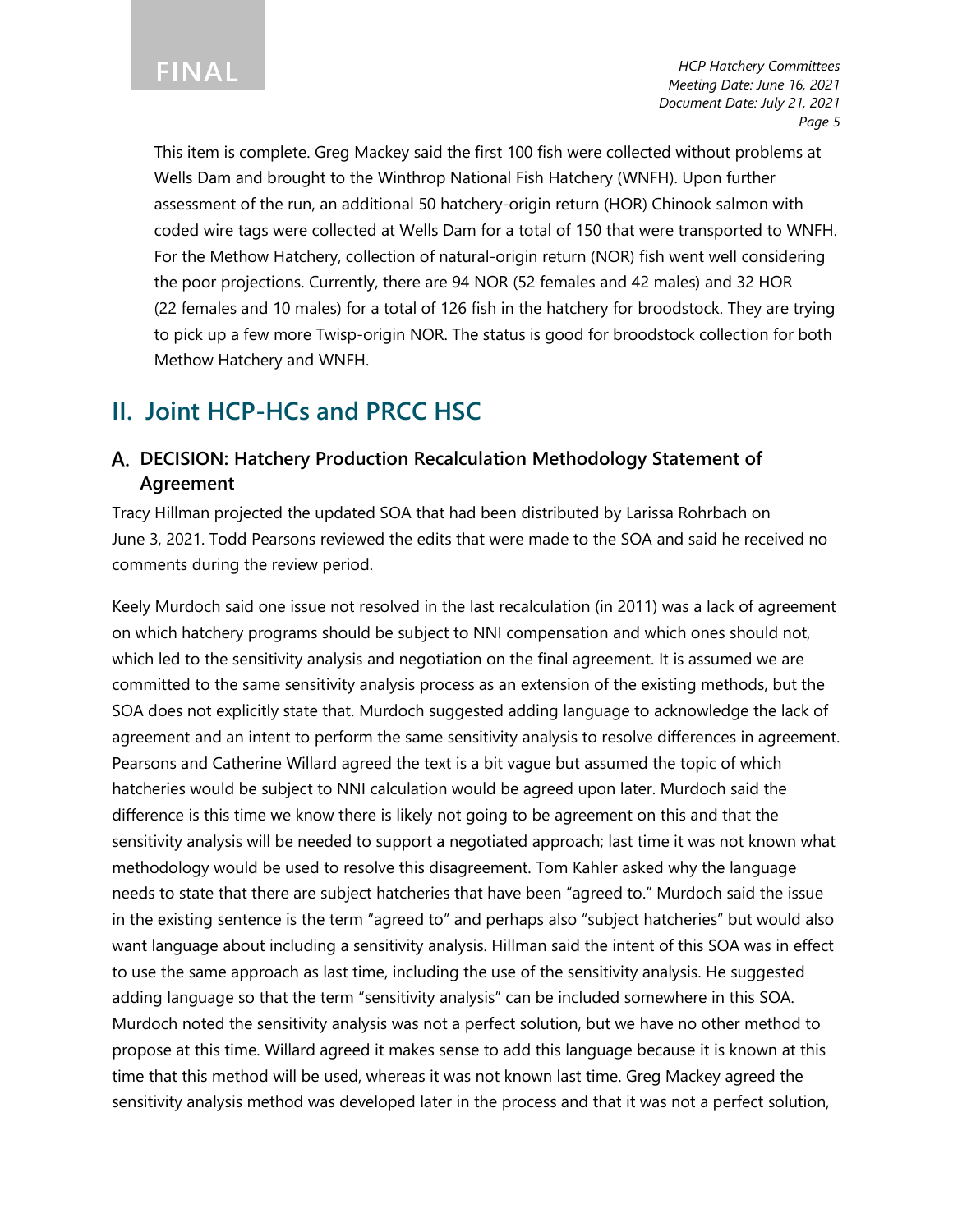but it did provide choices to create a path for agreement. Hillman made revisions to the SOA during the meeting to capture the lack of consensus on which hatchery programs are subject to NNI, and flexibility to introduce a different, agreed to method for determining which hatcheries are subject to NNI.

Murdoch suggested including the time frame and number of years used in the Biological Assessment and Management Plan calculations. Pearsons said it becomes complicated to specify a number of years because of variability in the data. There will be some deviations on specific years of data used for different species based on the quality of the smolt-to-adult return (SAR) data. Murdoch said she is not totally convinced that the numbers counted at the dam need to match up with SARs. The Biological Assessment and Management Plan calculations assume lower juvenile mortality leads to an increase in the number of adult equivalents; it is the SARs from the hatchery that are used to estimate adult equivalents. If a program has a truncated dataset for SARs, there may be additional years for adults returning to the dam. Pearsons suggested adding qualitative language that states more generally the number of years of SARs or adult returns to be used, not necessarily the specific years of data in case there are issues with data from a specific year. Mike Tonseth suggested this language may be better reserved for the subsequent SOA describing the datasets to be used in recalculation. Murdoch and Pearsons agreed with that suggestion.

Hillman asked for a vote to approve the SOA and reminded the Committees that approval of the PRCC HSC version would also apply to the HCP-HCs versions to be distributed later. All HCP-HCs and PRCC HSC members present approved of the SOA. Kirk Truscott was not in attendance but approved via email on June 22, 2021.

### **Hatchery Production Recalculation: Data Sources Review**

Rod O'Connor gave a presentation on which data sources, in concept, will be included in the recalculation effort (Attachment B). He stated he is representing all the PUDs with his presentation and that questions can be directed at Catherine Willard and Greg Mackey where appropriate for their programs. It was noted that some questions or topics will require further discussion beyond today's meeting.

Keely Murdoch noted the current implementation period ranges from 2014 to 2023. In the last recalculation the datasets for SARs and adult counts were not the same for different dams, and the last recalculation dataset time period was stopped in 2010. For the current recalculation effort, data should be included starting from when the last recalculation left off, starting with 2011. Murdoch referred to notes from the last recalculation for reference, distributed by Rohrbach after the meeting on June 22, 2021.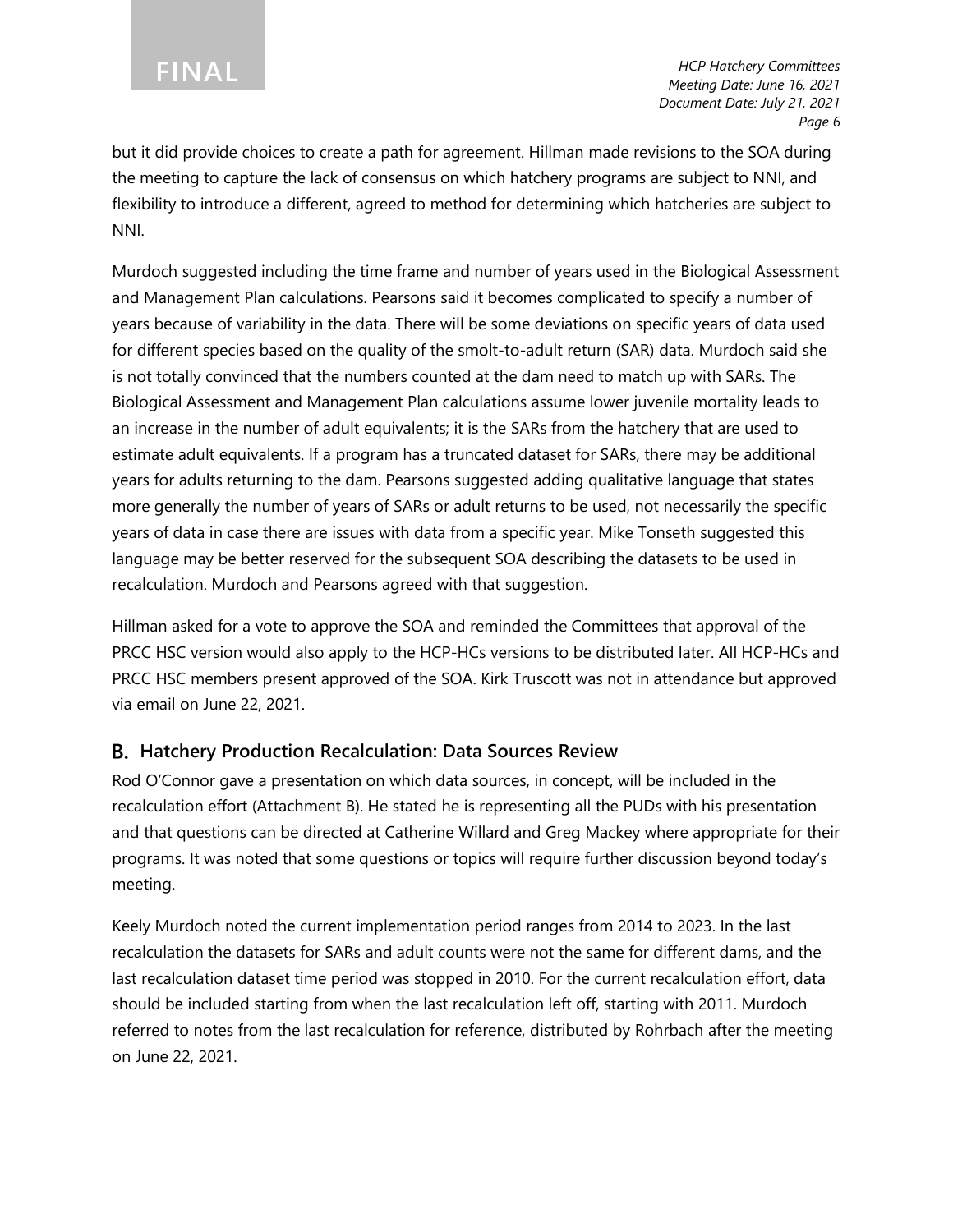O'Connor presented information on data to be included for adult return years, NORs, hatchery releases, SARs, project survival/unavoidable project mortality, and tributary NOR spawner distribution. Regarding estimating adult returns at Priest Rapids Dam (PRD), steelhead window counts exist though not for as many years as the other dams, and the final method and data to be used have not been finalized yet, although it will align with the language in the approved SOA (similarly for spring Chinook salmon at PRD). Murdoch said they used steelhead counts at PRD last time because estimates of origin were available based on scale patterns, likely from stock assessment sampling at PRD.

At the end of his presentation, O'Connor asked for questions. Murdoch said she questions the years that should be included in the data. The previous recalculation was for 2001 to 2010. It makes sense now to include 2011 to 2020. The graphs presented showed data through 2023, but the implementation plan needs to be completed in 2021. Although the previous recalculation period ended in 2013, it makes sense to not skip years of data, but rather to start the datasets in 2011 and go forward to 2020.

Murdoch said, regarding differentiating HOR and NOR fish at the dams, at this time there are more unclipped HOR spring Chinook salmon returning to dams than in the past. Last time it was dealt with by adjusting for unclipped adult returns to hatcheries, although how that actually worked is a bit unclear.

Murdoch also noted that for steelhead, and maybe also for summer Chinook salmon, there is a question of how to adjust for overshoot at all facilities, but probably most acutely at PRD. It appears those fish may suffer high mortality passing through multiple dams. PRD provides open passage to allow for overshoots moving downstream, but this is not done at all dams. Excluding overshoots and fallbacks from datasets takes them out of the mitigation calculations, but perhaps they should be mitigated for, which was probably not considered in the last recalculation. Overshoot and fallback may increase with climate change as fish seek temperature refugia upstream and move back downstream. O'Connor said there are some new M&E results and other work that were not available to reference in the last recalculation, and we would want to use the best resources available to address adult counts. Todd Pearsons said the purpose of this presentation is to outline the best approach to generating the information that should be in the dataset, to focus and narrow the scope to the most accurate estimate of the number of fish passing over PRD. The specifics of overshoot and fallback would be contained within a given dataset. It makes sense that one would not count a fish twice if it passes through the dam twice. Murdoch asked if an overshoot fish that moved up and was never detected again would be included in the dataset. Tom Kahler said, in the case of Wells Dam, these numbers are calculated by Washington Department of Fish and Wildlife (WDFW) and currently included in the M&E reports. Willard said for Rock Island and Rocky Reach dams, they will rely on Dr.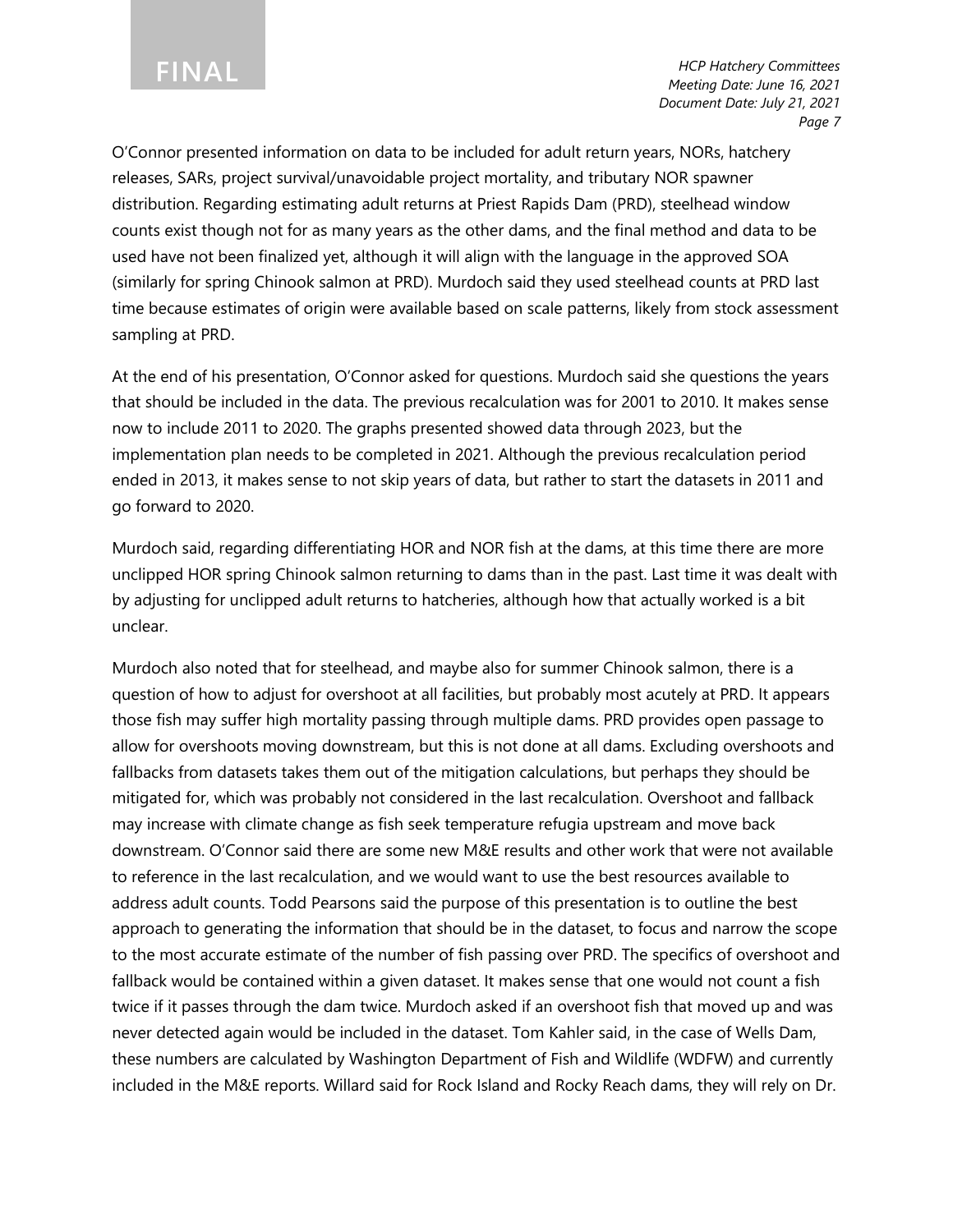John Skalski's (University of Washington, Columbia Basin Research) annual estimates that account for overshoot and fall backs.

Pearsons requested additional discussion from the Committees on the years of data that should be used and any other questions that require resolution to move on with assembling data during the next month. O'Connor said adult counts from 2011 to 2014 could be included after the data are quality checked and SARs are re-evaluated. Pearsons asked whether the analysis should build off of the existing dataset starting in 2011, which occurs during the last recalculation period, versus starting the dataset in 2014 with the current recalculation period. Murdoch said the last recalculation period started in 2014, but it was agreed during the last effort that this was for fish released in 2014 (from brood year 2012). The next period will begin with releases in 2024 (from brood year 2022). It makes sense that the data used should begin in 2011 and end in 2020 so that fish can be collected and broodstock adjusted by 2022 for release in 2024. The mitigation obligation will not be able to be calculated out to 2023, because the calculations need to be done this year to direct the amount of broodstock to be collected next year. Murdoch said first, a complete continuous dataset should be captured in 10-year increments and no part of the dataset should be skipped. Second, last time there was an effort to define what recalculation was, whether it was to calculate the number of adults collected for broodstock or for juveniles released, and it was agreed that the change was for the number of juveniles released.

Tracy Hillman asked whether all agree to the dates for analysis from 2011 and 2020. Mackey agreed it makes sense to start the dataset in 2011 for Wells Dam and confirmed the last year that can be incorporated will be 2020 to meet broodstock collection timeline for release year 2022. Willard said she agrees for Rock Island Dam and Rocky Reach Dam. Mike Tonseth agreed to be consistent with using as much of a 10-year dataset as possible, because the alternative is to agree to a using a time series that is less than 10 years. Brett Farman, Matt Cooper, and Pearsons agreed. Kirk Truscott responded in agreement via email on June 22, 2021.

Tonseth asked, regarding summer/fall Chinook salmon NOR data, why adjustments for broodstock collection at PRD are not being incorporated given there have been substantial broodstock collections at the Off-Ladder Adult Fish Trap (OLAFT). Pearsons said last time, for fall Chinook salmon NNI recalculation, the counts were taken from Rock Island Dam because the Priest Rapids Project area was already mitigated with fish from the full inundation area. Also, counts at Rock Island would already take into account fish removed at the OLAFT for broodstock and account for harvest. Murdoch said there were issues last time with the PRD counts for multiple species being lower than the Rock Island Dam counts, and Rock Island Dam counts were used as a surrogate for PRD counts, which were not trusted. Pearsons said this is one reason the method has not been confirmed yet and there needs to be a comparison between those two locations.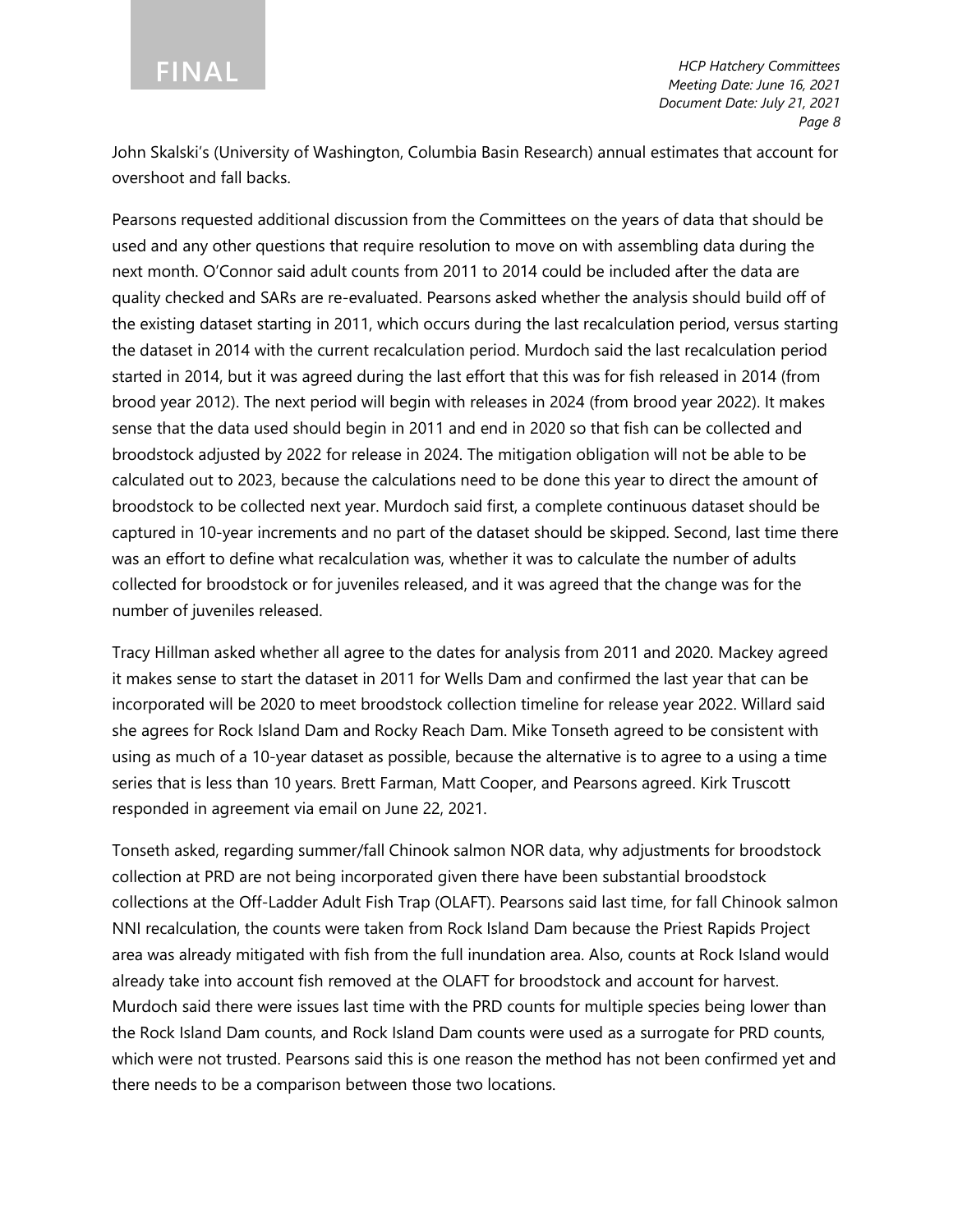Pearsons and O'Connor and the PUDs will work to compile and share the data to be used for NNI recalculation for agreement by the Committees in the July meeting.

### **Comprehensive Monitoring and Evaluation Report: Reviewer Plan and Schedule**

Todd Pearsons said the review process will be similar to a journal review process. The chapters will be provided as PDFs with line numbers. Commenters will provide their comments in a Word file with the line number and the comment. Larissa Rohrbach will receive those comments and assemble them into a combined document and send it to the lead author, who will address and respond to the comments. A schedule for the suggested sequence of chapter reviews was presented by Pearsons (Attachment D). The chapters will be made available on Douglas PUDs HCP-HC extranet site, with most of them uploaded by July 1. Rohrbach will distribute chapters via email at the beginning of the suggested review periods for the given chapters. This will impart some discipline on the process to ensure the review of this major information occurs on time. The first four objectives address productivity and abundance, and addressing comments on these metrics within the month of July will be critical for the lead authors to move on with the complete report. Murdoch said she appreciates the approach of dividing the report into manageable chunks.

### **Proportionate Natural Influence Modeling for the Wenatchee Basin**

Brett Farman asked how to initiate a meeting with Craig Busack and Mike Haggerty. Haggerty has worked with NMFS for some time and has a strong background in modeling, including the PNI model. It was agreed in the last meeting that some material should be brought to Busack and Haggerty before scheduling a meeting with them, and perhaps the meeting should include only a subset of the people in this group.

Based on discussions last month, Tracy Hillman said the first question is whether a multi-population PNI model is appropriate or needed for upper Wenatchee spring Chinook salmon. If a multipopulation model is necessary, the second question is which populations would be included in the model. Todd Pearsons said another specific question that should also be addressed is whether strays should be included in the calculation. Keely Murdoch said she agrees with Farman's original direction that we should identify the question we are trying to ask and issues we are trying to resolve before scheduling this type of meeting. Farman agreed, stating that a model can be built around a targeted approach for the question we are trying to answer.

Pearsons said another question is, "What is the most appropriate index of domestication selection above Tumwater Dam or in the tributaries for spawning aggregates of the Upper Wenatchee?" Greg Mackey said he thought there was only one selection parameter in the original model, but in the new model (described briefly by Farman) it sounded like unique selection parameters could be applied to each hatchery population.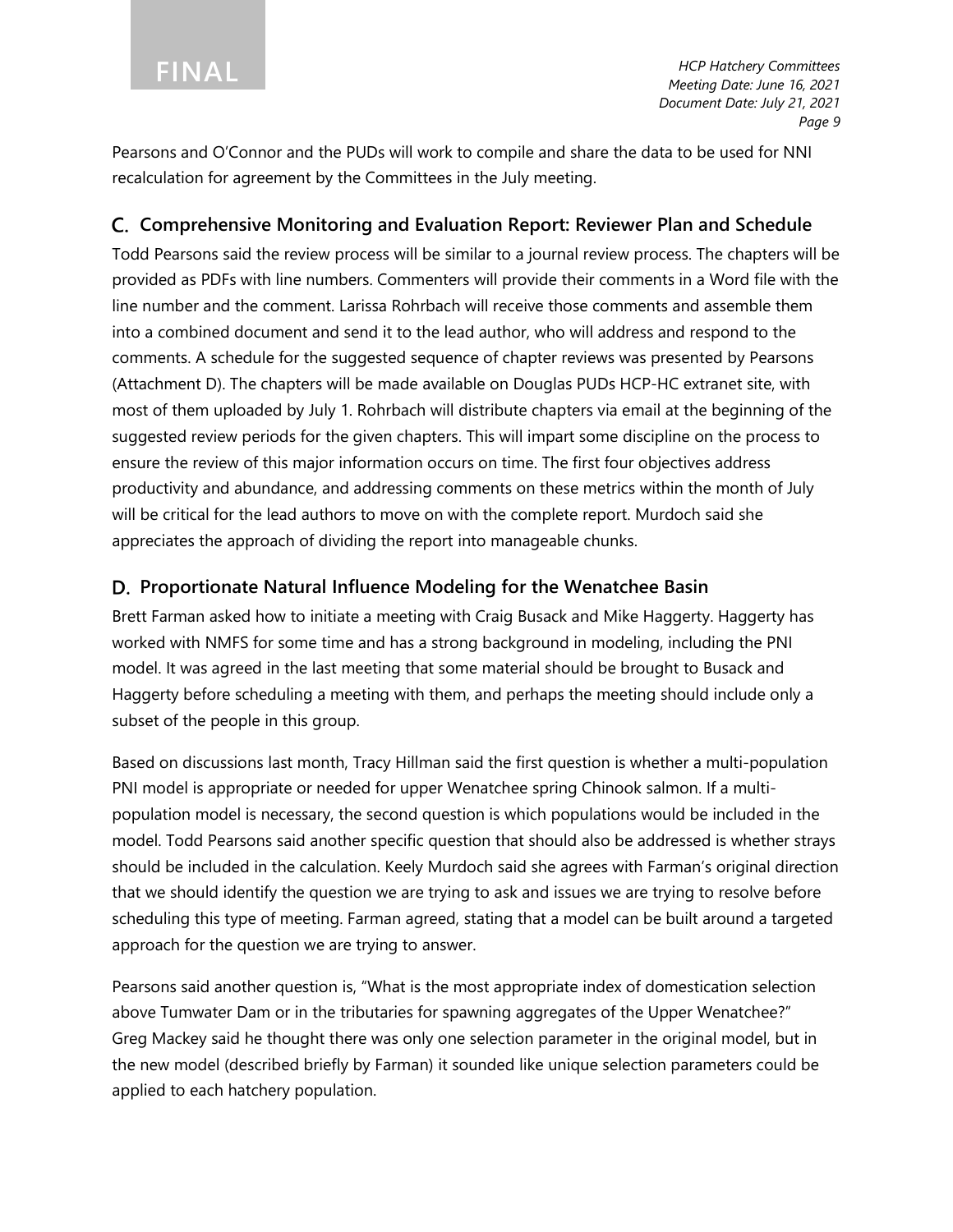Farman asked what the next steps should be. Pearsons said three to five questions have been identified for the NMFS experts and suggested the next step would be to distribute these questions to the experts and ask them to provide written responses or a presentation to the Committees. Willard agreed with this approach.

Bill Gale said a question for NMFS specifically is, "How does this metric inform recovery?" Farman said the additional information is more for finer-scale management and needs of operators; in terms of recovery, the delineation is for the whole Wenatchee population. He will talk to Busack about that. Gale agreed. NMFS typically presents PNI numbers by evolutionarily significant unit and at the population level. If NMFS intends to calculate PNI at the level of the Wenatchee population, the question is whether the two-population PNI model is an appropriate way to express PNI given the way things are being managed in the Wenatchee Basin. It does not seem to be appropriate to do a two-population PNI calculation given the way the populations are managed in the basin.

Farman will draft these questions, and Rohrbach will distribute them to the Committees for review by the end of this week, requesting responses by next Wednesday. The questions will be shared with Busack and Haggerty with a request that they call into the July, August, or September meeting so all members of the Committees can hear their responses. Pearsons asked that NMFS provide an informal set of written answers to help the discussion in a future meeting.

Pearsons noted that the next few months will be filled with working sessions on recalculation and is concerned about allocating time in meetings to the more time-sensitive topics. Hillman agreed we need to focus our time on recalculation and report review; however, we do not want to lose focus on PNI modeling for the Wenatchee Basin, especially if Busack intends to fully retire soon.

### **Okanagan Sockeye Salmon Obligation Statement of Agreement**

Catherine Willard provided background on the draft SOA that was distributed by Larissa Rohrbach on June 11, 2021, with the intent to seek revisions and approval in the next meeting. Willard said Chelan PUD is requesting agreement that compensation for Lake Osoyoos will be met by naturally produced sockeye salmon smolts from Skaha Lake and Okanagan Lake and hatchery production from the Okanagan Nation Alliance's (ONA) sockeye salmon hatchery. The agreement for Grant PUD would apply to Lake Osoyoos and Lake Wenatchee. The agreement will be met by the PUDs providing funding and possibly capital upgrades to the ONA hatchery programs. The PUDs agree to fully fund M&E associated with the ONA sockeye salmon program. The only difference between the two agreements is the Grant PUD obligation for Lake Wenatchee and Osoyoos Lake is fully met by this program, whereas only Chelan PUD's Osoyoos Lake obligation is fully met by this agreement.

Tracy Hillman asked if the draft SOA has been reviewed and discussed with ONA and if it is consistent with their expectations. Willard confirmed that they have monthly update meetings with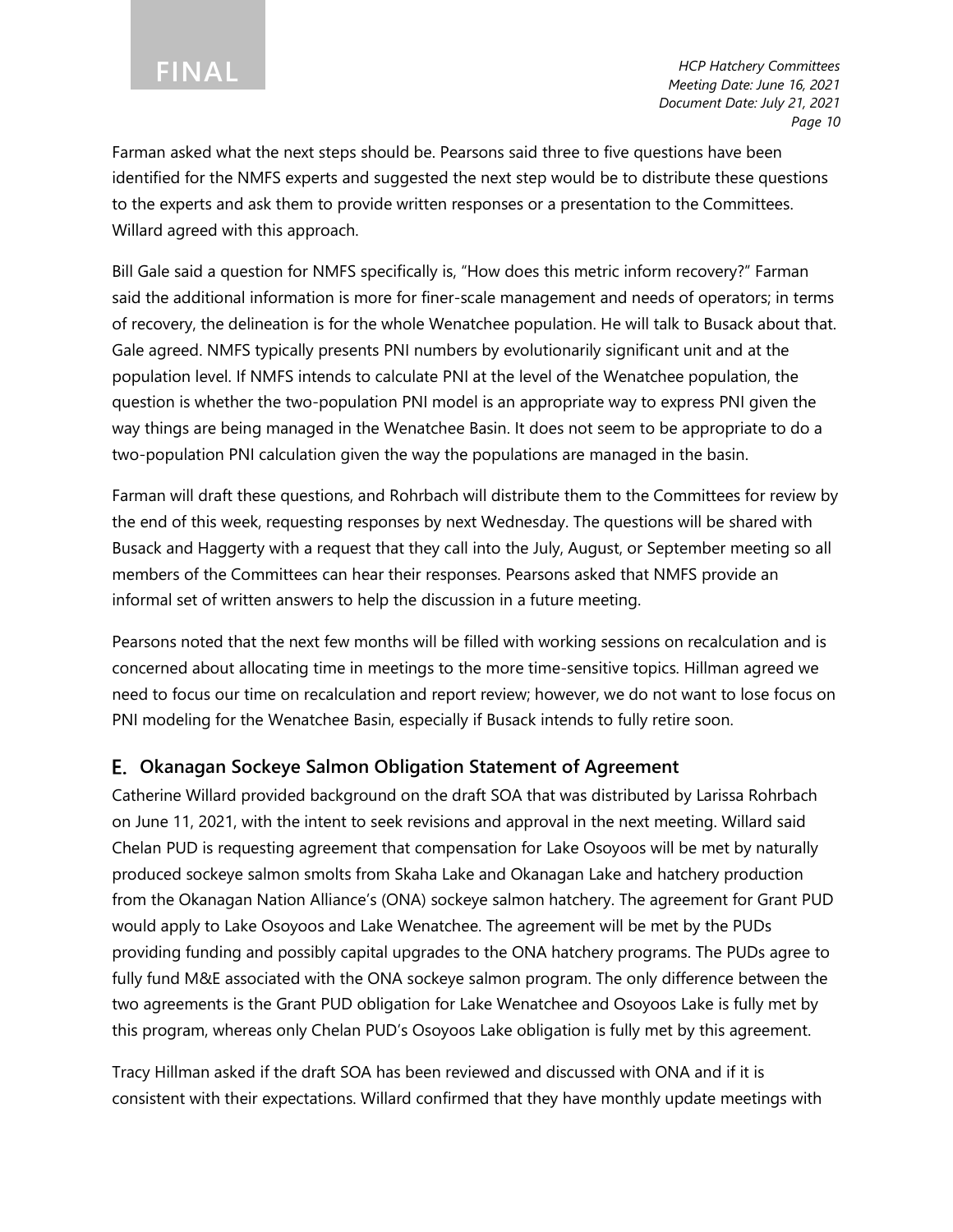the ONA, who are interested to learn when approval will be granted to continue funding of the program.

Keely Murdoch said she supports continued funding of the Canadian Okanagan sockeye salmon program. She has not had time to talk internally with the Yakama Nation (YN) and will do that this month. Preliminarily, the YN will probably not support language stating that Chelan PUD and Grant PUD receive hatchery credit for naturally produced smolts. It is a reintroduction, so it is somewhat unique, but somewhat similar to the coho salmon reintroduction where hatchery credit is not received for natural production. The Wells Tributary Committee and the PRCC Habitat Subcommittee have funded substantial habitat improvements, including barrier removal to tributaries and lakes, and at least some of the naturally produced fish are a product of these habitat improvements. One could potentially see funding something out of the habitat or tributary fund that creates hatchery credit for that production, which sets a bad precedent. Willard asked, if the SOA was revised by removing the natural production language, would you agree that we would be meeting our mitigation requirement by fully funding the hatchery program? Murdoch said she is uncertain until she has internal conversations within the YN.

Todd Pearsons said his understanding is that one of the key reasons Grant PUD got involved in funding this program was because that investment would result in credit for natural production. That was a key underpinning of the investment and risk originally taken and was stated in the original SOA. Willard added that Chelan PUD also entered the agreement with the understanding that they would receive credit for the natural production as written in the original SOA. Murdoch said she would take the time to review the meeting minutes from the discussion around the original SOA to better understand the context of the SOA. When this was agreed to before, there were no data to calculate any survival rates, and this was a big risk for all Committee members. Now there is much more certainty about the productivity gained from this program. Murdoch asked if Grant PUD foresees getting credit for NOR production forever, or for the 10-year period of the SOA? Pearsons said his interpretation of the SOA was that the PUDs would receive credit for all future natural production in Skaha and Okanogan lakes. The idea was that the hatchery would be used to restart the production, the hurdles and risks were understood, and big up-front investments were made to be able to reap a big reward after these populations were able to re-establish and start producing large numbers of fish. Some of the risks to the PUDs included making investments in another country and for a facility that it would not own. The question before the Committees at that time was whether to support sockeye salmon hatchery production or alternatively fund a project that could greatly increase natural production beyond the amount that would be a part of a hatchery program. In essence, it was a question of whether the committee wanted sustained hatchery production or potentially a greater number of naturally produced fish.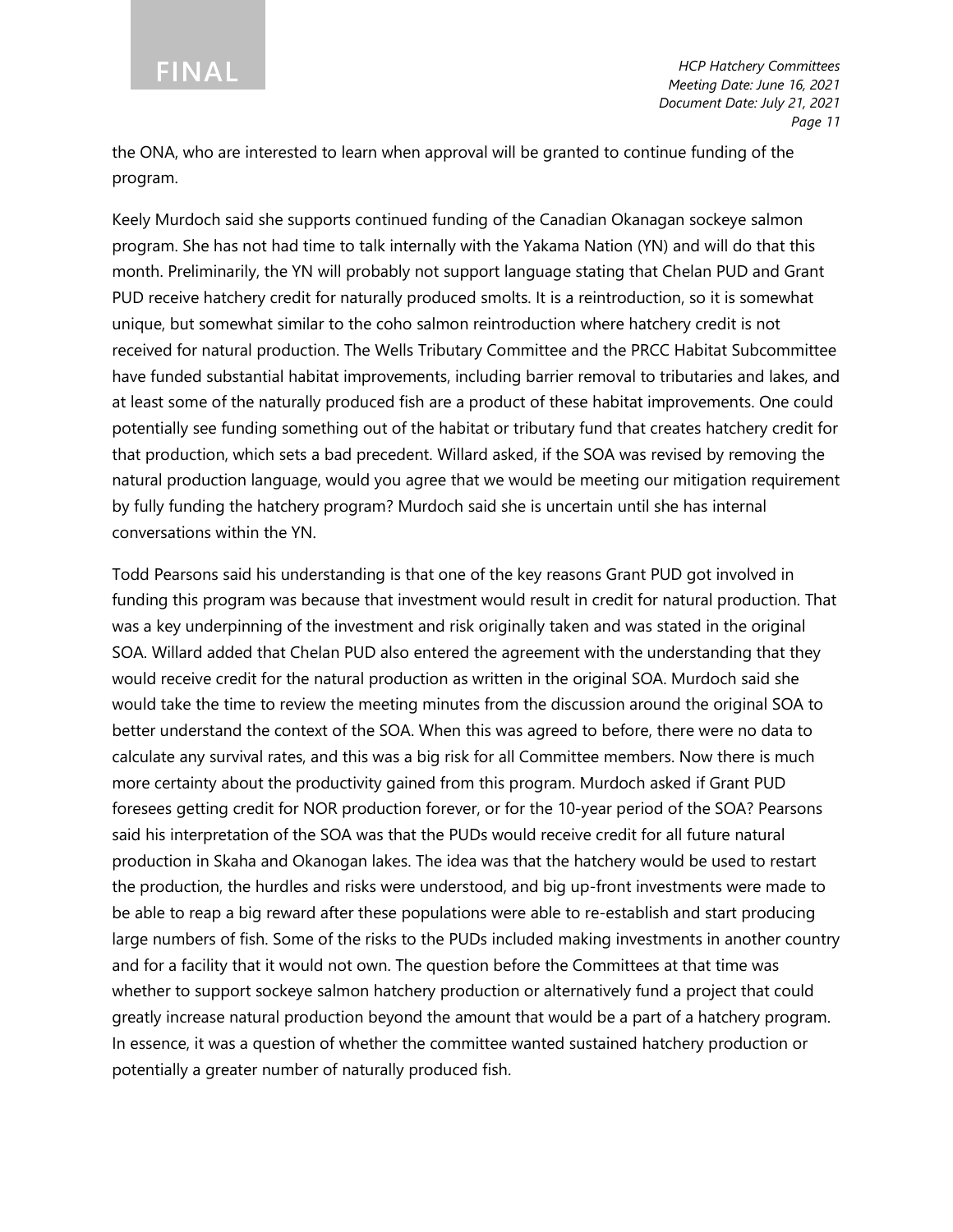Dave Duvall said ONA views this as the second part of the reintroduction program because of their interest in repopulating Lake Okanagan. It is basically a new reintroduction program to Lake Okanagan, a larger lake, with new tributaries and new monitoring efforts.

Hillman asked if Pearsons could add important context to the background information. Pearsons said adding more information may not fundamentally change a disagreement on this. Murdoch said the addition of more background would help her recall all of the conversations around the original SOA. Mike Tonseth said he has not had internal discussions regarding the SOA and was not present during the original SOA development and approval. He will have to rely on the written record for WDFW's position at that time, especially regarding the longevity of the credit for natural production moving forward. Matt Cooper and Brett Farman said they also need to review some of the context.

Pearsons read from the 2010 SOA that presents the issue that was agreed to. Statement number four of the 2010 SOA states: "In the event reintroduction is successful, Grant PUD will receive NNI credit for the Priest Rapids Project from (1) fry produced by the PUD-funded hatchery and (2) natural-origin smolts emigrating from Skaha and Okanagan lakes." Tonseth said the confusion may be whether that credit applied for the duration of the SOA (10 years) or in perpetuity. Pearsons said, speaking for Grant PUD, there would not have been many years in the 10-year time period when natural production would have occurred, and this would not have been an adequate return on the significant investment made and risk taken, so the assumption by Grant PUD is that this would be a longer-term credit.

Murdoch asked about the second bullet of the current draft SOA, which indicates that the PUDs agree to fund an M&E Plan. Willard said it was developed with the Canadian Okanagan Basin Technical Working Group and was distributed with a large number of documents at the end of last year with the program review. Murdoch suggested citing the M&E Plan in the SOA.

Pearsons agreed to review meeting minutes leading up to the original 2010 SOA and add more context from those discussions to the background information to explain the natural production credit, for approval in the next meeting.

## **Update on Spring Chinook Salmon Tagging at the Priest Rapids Dam Off-Ladder Adult Fish Trap**

Mike Tonseth provided an update in an email that was distributed by Larissa Rohrbach on June 16, 2021. Tonseth said email updates on OLAFT sampling are similar in format to those provided in past years for steelhead. Over the past couple of weeks, the number of spring Chinook salmon sampled has increased; approximately 560 fish have been sampled and they are likely near the end of the run.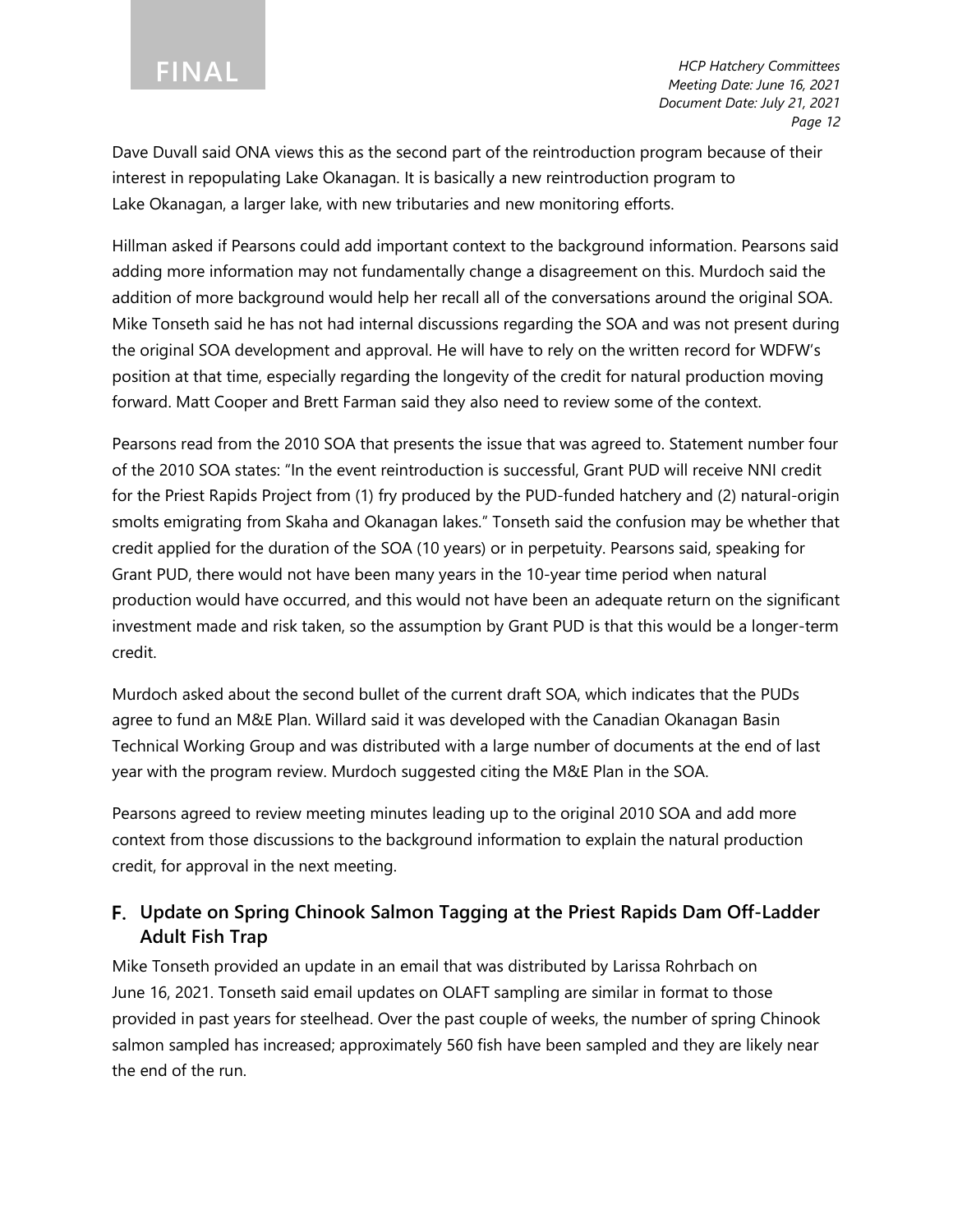Catherine Willard asked how long spring Chinook salmon will be sampled. Tonseth said through the end of June to avoid impacts of trapping on sockeye salmon and summer Chinook salmon.

### **Coronavirus Disease 2019 and Monitoring and Evaluation Activities**

Tracy Hillman asked Committees' members to provide their monthly updates on impacts of COVID-19 restrictions on M&E activities.

- Kirk Truscott was not present in today's meeting and provided no updates over email from CCT.
- Mike Tonseth said there is no new guidance on in-person meetings from WDFW but that may change with new openings for the State of Washington at the end of June per an order from the Governor.
- Brett Farman had no new updates from NMFS. Allowable activities will depend on regional status across the United States with no plans for re-entering the office.
- Keely Murdoch had no additional reopening updates from the YN.
- Matt Cooper said guidance from the Department of the Interior and U.S. Fish and Wildlife Service is forthcoming on a phased return to work program, perhaps by the end of the month.
- Todd Pearsons had no new updates from Grant PUD.
- Greg Mackey had no new updates from Douglas PUD.
- Catherine Willard had no new updates from Chelan PUD.

### **Administrative Items**

### **Next Meetings**

Tracy Hillman informed the HCP-HCs and PRCC HSC that Johnny Buck will serve as the Wanapum representative on the PRCC HSC going forward.

The next HCP-HCs and PRCC HSC meetings will be Wednesday July 21, 2021; Wednesday August 18, 2021; and Wednesday September 15, 2021, held by conference call and web-share until further notice.

## **III. List of Attachments**

- Attachment A List of Attendees
- Attachment B Data Sources for 2021 Recalculation
- Attachment C Notes on Mid-Columbia PUD Recalculation Data
- Attachment D Schedule for Review of Comprehensive Report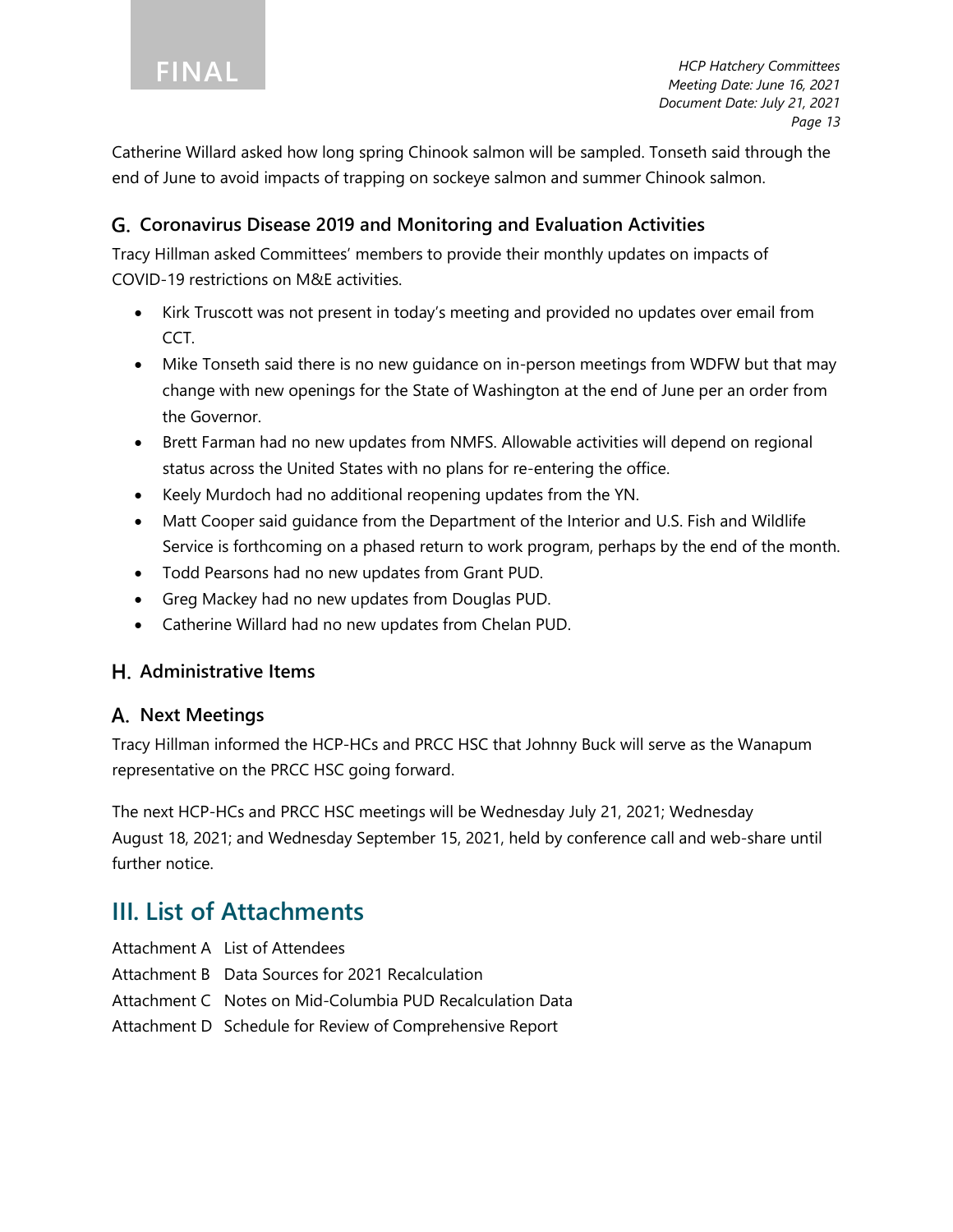#### **Attachment A List of Attendees**

| <b>Name</b>             | <b>Organization</b>                        |
|-------------------------|--------------------------------------------|
| Larissa Rohrbach        | Anchor QEA, LLC                            |
| Tracy Hillman           | BioAnalysts, Inc.                          |
| Scott Hopkins*          | Chelan PUD                                 |
| Catherine Willard*      | Chelan PUD                                 |
| Tom Kahler*             | Douglas PUD                                |
| Greg Mackey*            | Douglas PUD                                |
| Dave Duvall             | Grant PUD                                  |
| Peter Graf <sup>#</sup> | <b>Grant PUD</b>                           |
| Rod O'Connor            | Grant PUD                                  |
| Deanne Pavlik-Kunkel    | Grant PUD                                  |
| Todd Pearsons‡          | Grant PUD                                  |
| Brett Farman*‡          | National Marine Fisheries Service          |
| Matt Cooper*#           | U.S. Fish and Wildlife Service             |
| Bill Gale*‡             | U.S. Fish and Wildlife Service             |
| Mike Tonseth*‡          | Washington Department of Fish and Wildlife |
| Katy Shelby             | Washington Department of Fish and Wildlife |
| Keely Murdoch*‡         | Yakama Nation                              |

Notes:

\* Denotes HCP-HCs member or alternate

‡ Denotes PRCC HSC member or alternate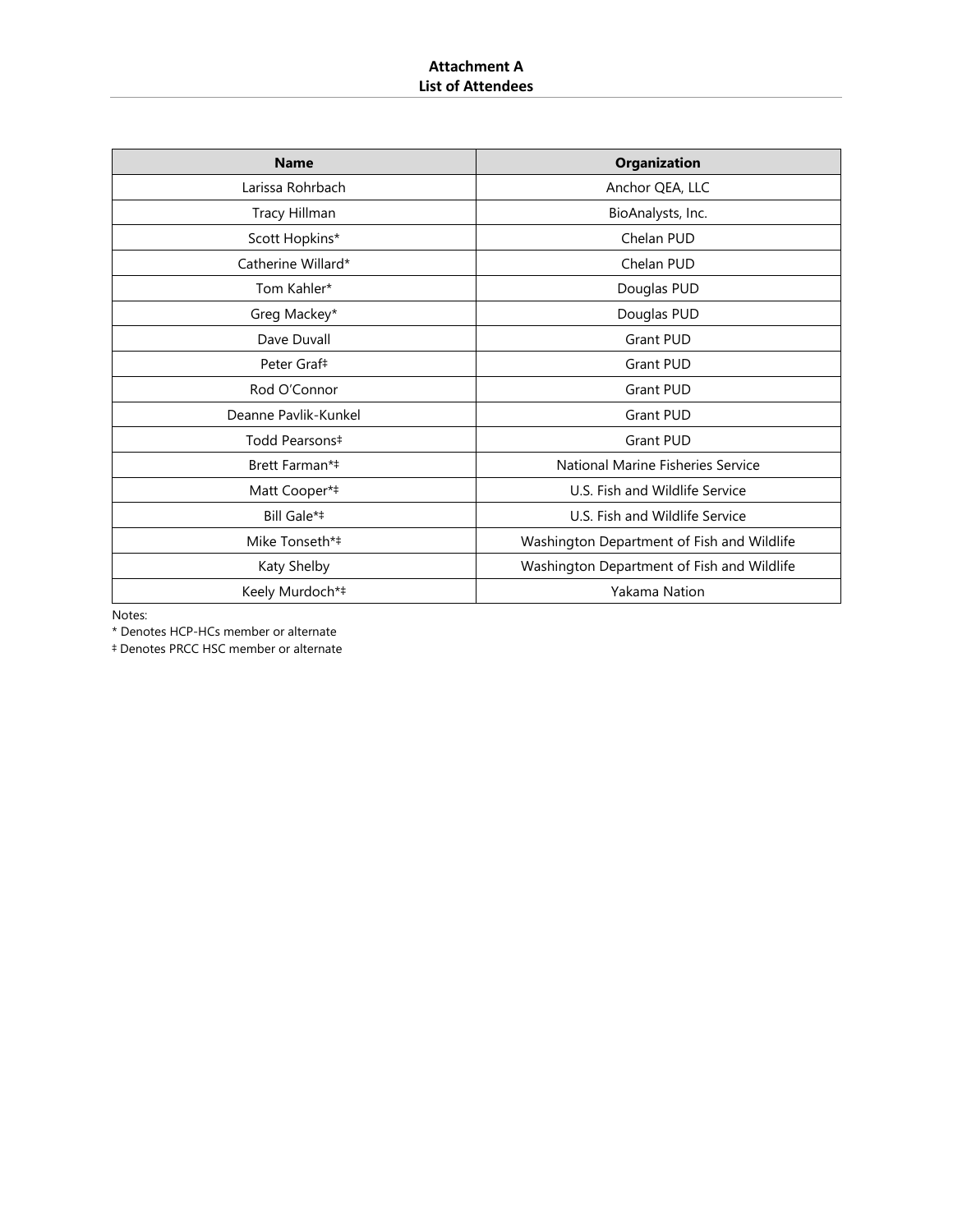#### **Attachment B Data Sources for 2021 Recalculation**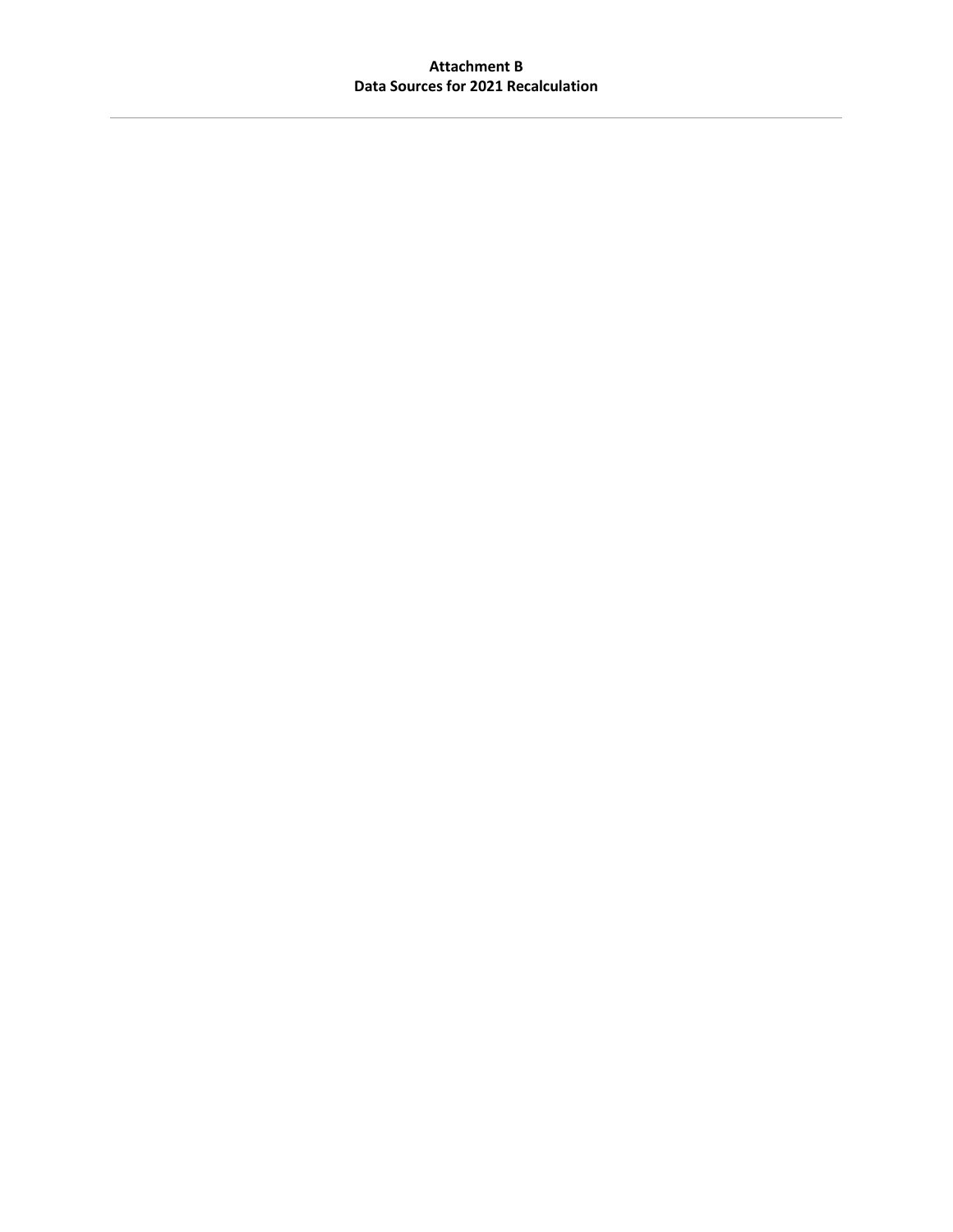# Data Sources for 2021 Recalculation

**June 16, 2021**

Presentation to the Wells, Rocky Reach and Rock Island HCPs Hatchery Committees

and

Priest Rapids Hatchery Committee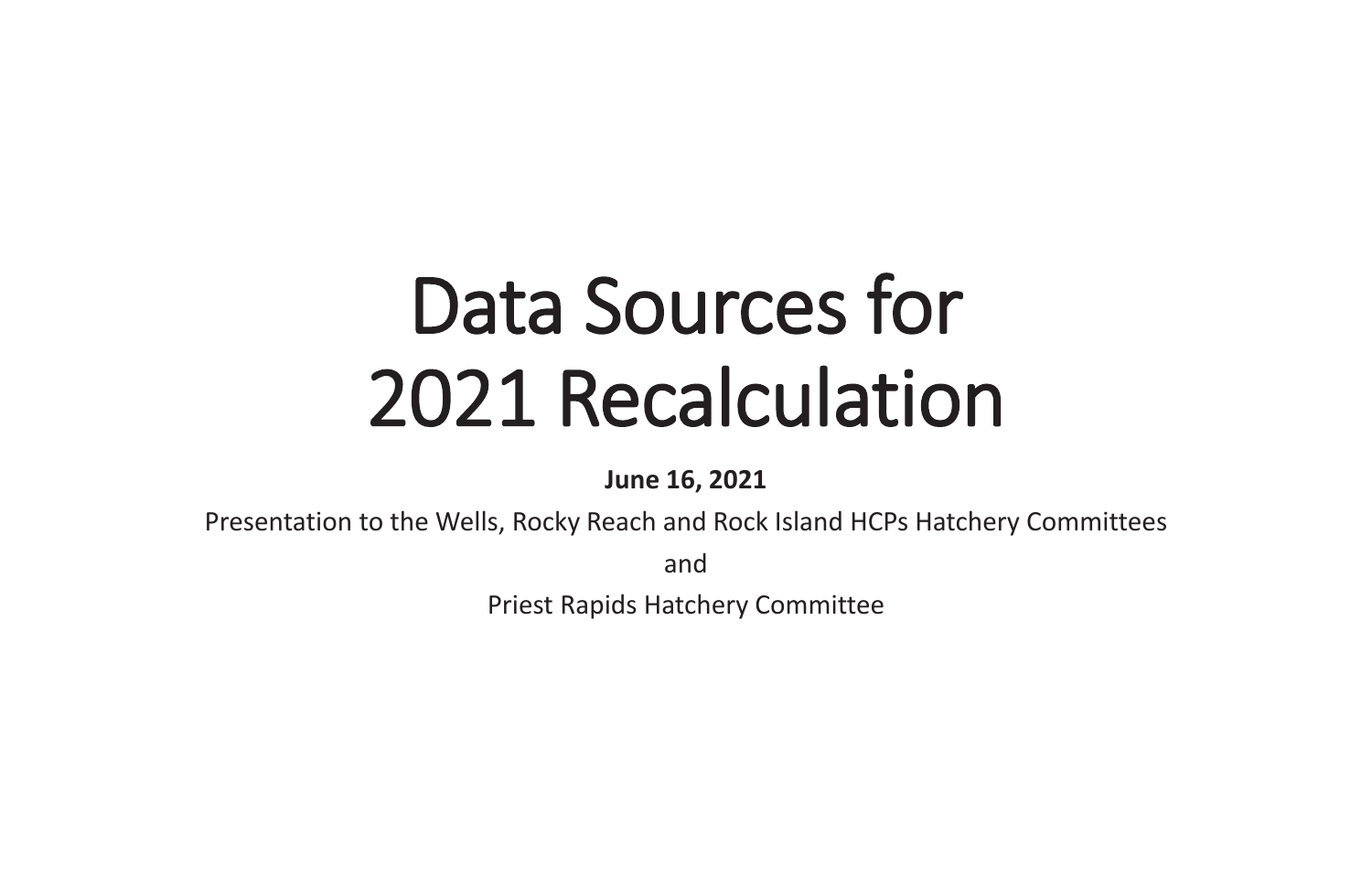# **Outline**

- Adult Return Years
- Natural Origin Adult Returns
- Hatchery Releases
- Smolt to Adult Return (SAR)
- •Project Survival/Unavoidable Project Mortality (UPM)
- Tributary Natural Origin Spawner Distribution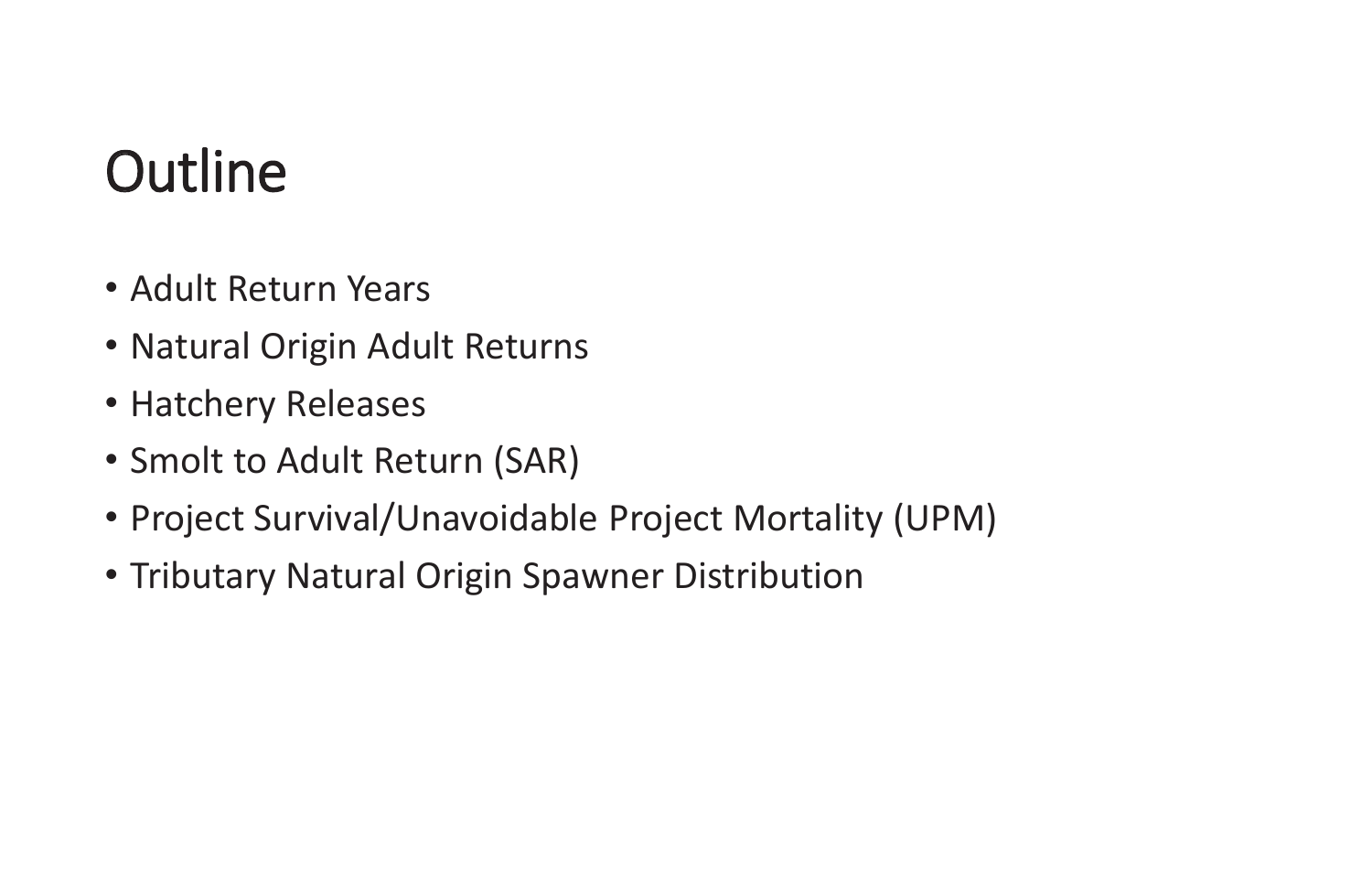# Adult Return Years

- Data include returns from 2014-present
- Covers implementation period of 2013 recalculation (2014-2023)
- Provides overlap with relevant brood years for SAR calculations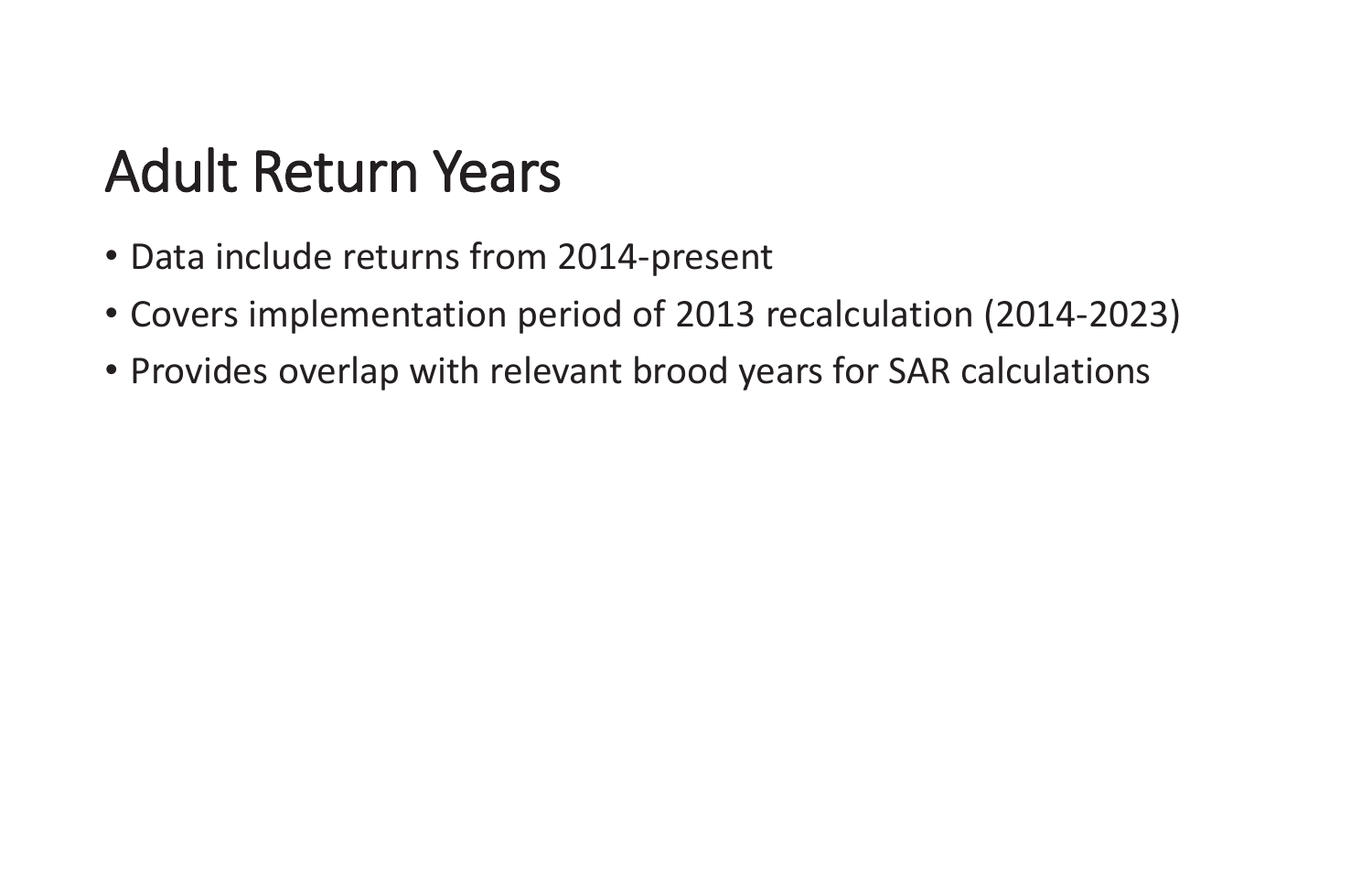# Adult Return Years

(Spring Chinook Example)

# Contributing Brood Years/ Relevant SARs

| <b>Brood</b> |           |           |           |             |              |                |                |                |                |                | <b>Return Year</b> |                     |                |                  |
|--------------|-----------|-----------|-----------|-------------|--------------|----------------|----------------|----------------|----------------|----------------|--------------------|---------------------|----------------|------------------|
| Year         |           | 2005 2006 | 2007      | 2008        |              | 2009 2010      | 2011           |                | 2012 2013      |                |                    | 2014 2015 2016 2017 |                | 20               |
| 2005         | <b>SP</b> |           | R         | A3          | A4           | A <sub>5</sub> |                |                |                |                |                    |                     |                |                  |
| 2006         |           | <b>SP</b> |           | $\mathsf R$ | A3           | A4             | A <sub>5</sub> |                |                |                |                    |                     |                |                  |
| 2007         |           |           | <b>SP</b> |             | $\mathsf{R}$ | A3             | A4             | A <sub>5</sub> |                |                |                    |                     |                |                  |
| 2008         |           |           |           | <b>SP</b>   |              | $\mathsf{R}$   | A3             | A4             | A <sub>5</sub> |                |                    |                     |                |                  |
| ÷<br>2009    |           |           |           |             | <b>SP</b>    |                | $\mathsf{R}$   | A3             | A4             | A <sub>5</sub> |                    |                     |                |                  |
| 2010         |           |           |           |             |              | <b>SP</b>      |                | $\mathsf{R}$   | A3             | A4             | A <sub>5</sub>     |                     |                |                  |
| 2011         |           |           |           |             |              |                | <b>SP</b>      |                | $\mathsf{R}$   | A <sub>3</sub> | A4                 | A <sub>5</sub>      |                |                  |
| 2012         |           |           |           |             |              |                |                | <b>SP</b>      |                | $\mathsf R$    | A3                 | A4                  | A <sub>5</sub> |                  |
| 2013         |           |           |           |             |              |                |                |                | <b>SP</b>      |                | $\mathsf{R}$       | A3                  | A4             | $\overline{\mu}$ |
| 2014         |           |           |           |             |              |                |                |                |                | <b>SP</b>      |                    | $\mathsf{R}$        | A3             | A                |
| 2015         |           |           |           |             |              |                |                |                |                |                | <b>SP</b>          |                     | $\mathsf{R}$   | A                |
| 2016         |           |           |           |             |              |                |                |                |                |                |                    | <b>SP</b>           |                |                  |
| 2017         |           |           |           |             |              |                |                |                |                |                |                    |                     | <b>SP</b>      |                  |
| 2018<br>÷    |           |           |           |             |              |                |                |                |                |                |                    |                     |                | S                |
| 2019         |           |           |           |             |              |                |                |                |                |                |                    |                     |                |                  |
| 2020         |           |           |           |             |              |                |                |                |                |                |                    |                     |                |                  |
| 2021         |           |           |           |             |              |                |                |                |                |                |                    |                     |                |                  |

 $SP = Spawning$ 

 $R =$ Release

 $A = Age$  at return

#### 018 2019 2020 2021 2022 2023 2024 2025 15  $A5$  $\sqrt{4}$  $A4$ **A5**  $\overline{3}$  $A4$  $A5$  $A3$ **A5**  $R$  $A3$  $A4$ **A5**  $\mathsf{R}$  $A3$  $A4$  $A3$  $A4$ **A5 SP**  $R$  $A3$  $A4$ **A5 SP**  $\mathsf{R}$  $A3$ **SP**  $R$  $A4$

## 2013 Recalculation Implementation Period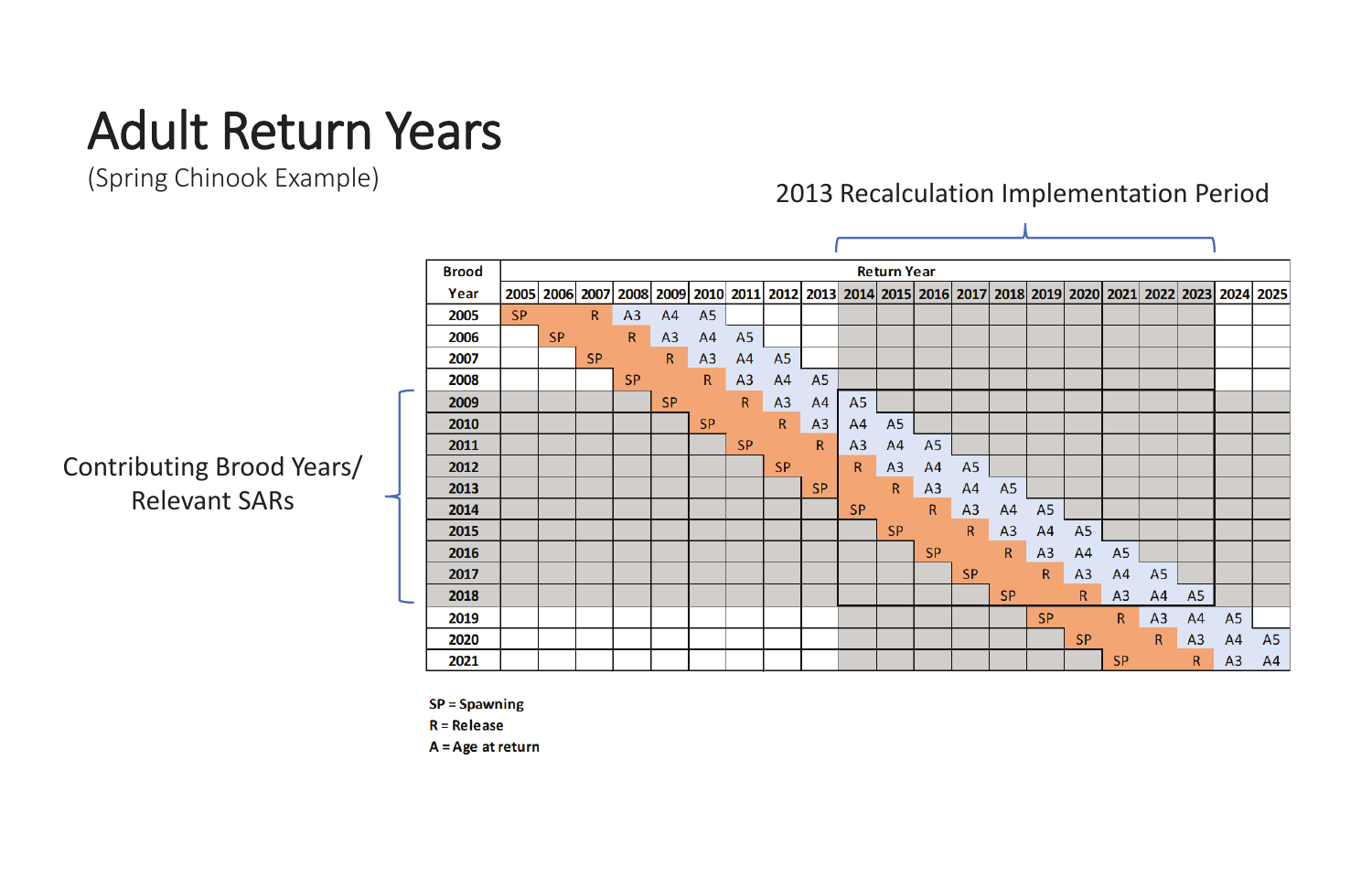# Natural Origin Adult Returns

- Used in BAMP calculation to convert adult equivalents into smolt numbers
- Calculate hatchery compensation based on unavoidable project mortality and hatchery SARs

**Calculate natural-origin adults expected to return** 

**930 Adults/93% Survival = 1,000 Adults**



**1,000 Adults – 930 Adults = 70 Adults**

**Convert adult equivalents into juvenile hatchery** 

**70 Adults/Hatchery SAR = Smolt Number**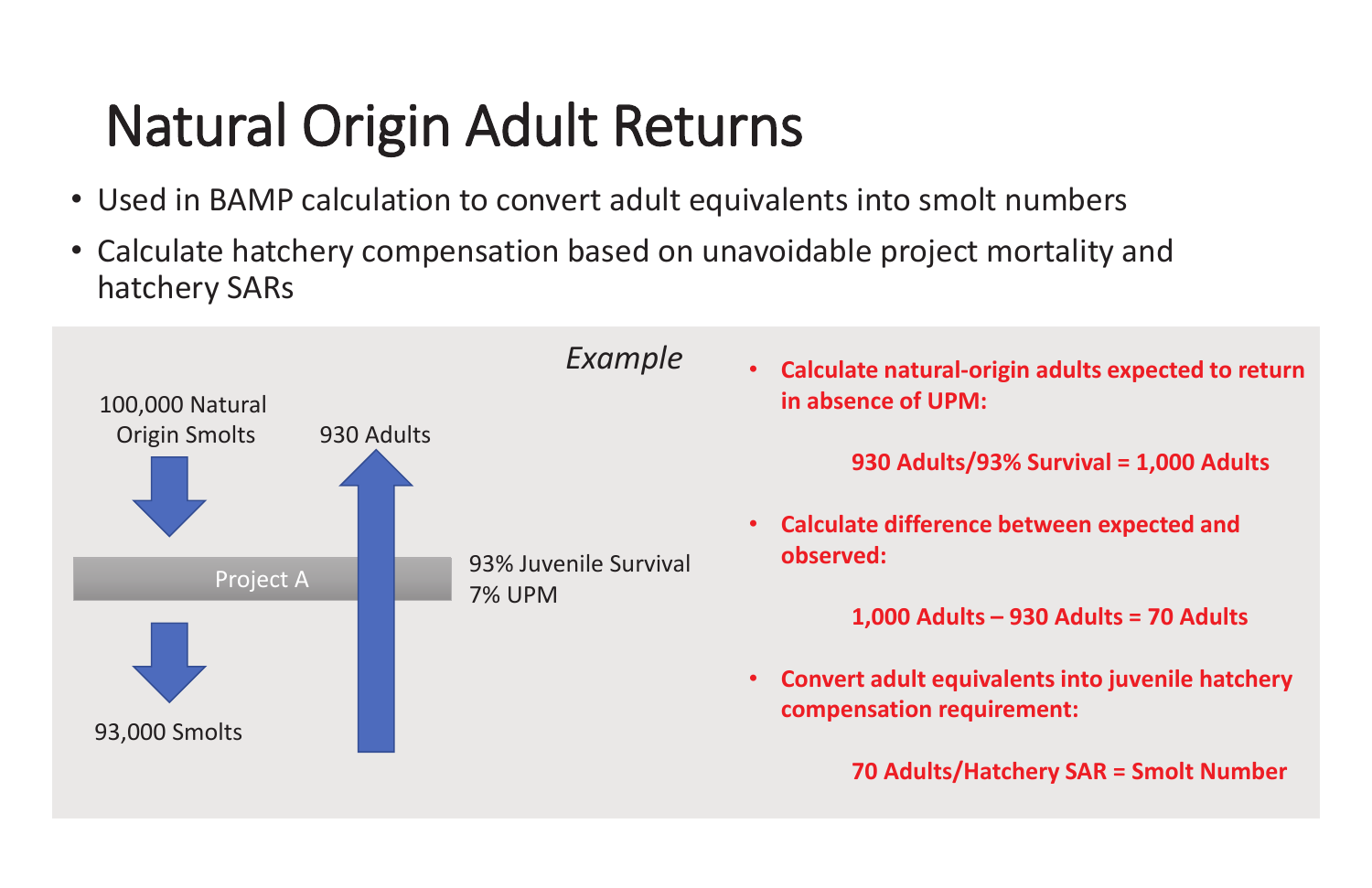# Natural Origin Adult Return Data Sources: Summer/Fall Chinook

# **Wells**

WDFW stock assessment (*adjusted for fallback, re-ascension, broodstock)* adjusted by nadir date

# **Rocky Reach**

*DART Chinook counts adjusted by nadir dates, fallback, NOR fish proportion* 

# **Rock Island**

*DART Chinook counts adjusted by nadir dates, fallback, NOR fish proportion* 

# **Priest Rapids**

*DART Chinook counts adjusted by nadir dates, fallback, overshoot, NOR fish proportion (Summer Chinook)*

*DART Chinook counts at Rock Island adjusted by nadir dates, fallback, overshoot, NOR fish proportion (Fall Chinook)*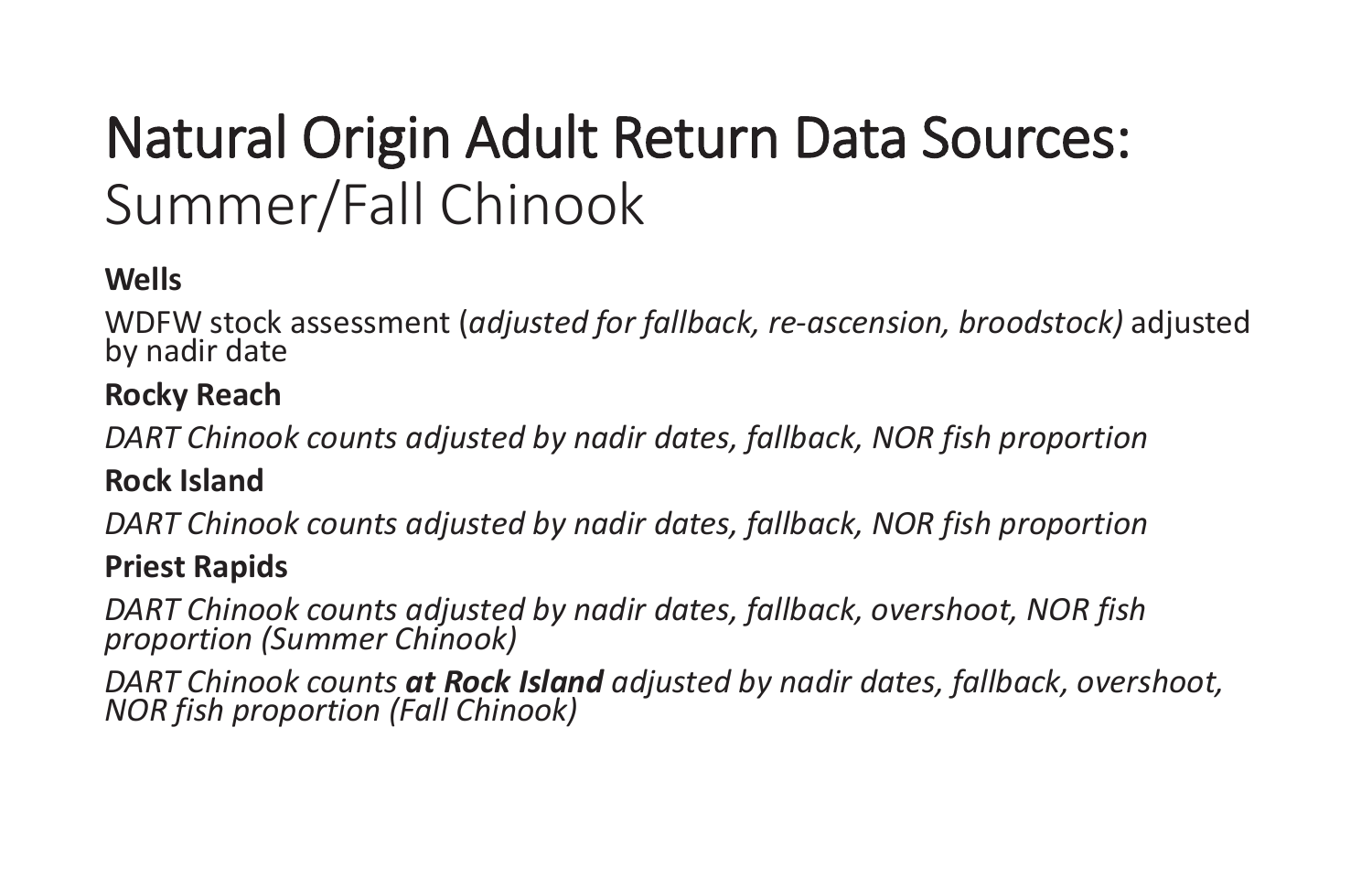# Natural Origin Adult Return Data Sources: Steelhead

# **Wells**

*WDFW Wells stock assessment (adjusted for fallback, re-ascension, broodstock)*

# **Rocky Reach**

*RR DART counts adjusted for fallback, natural origin proportion from Wells WDFW stock assessment, and Entiat natural origin returns*

# **Rock Island**

*RI DART counts adjusted for fallback, natural origin proportion from Tumwater stock assessment (Wenatchee origin only), and RR counts expanded by PIT conversion from RI to RR*

# **Priest Rapids**

*TBD*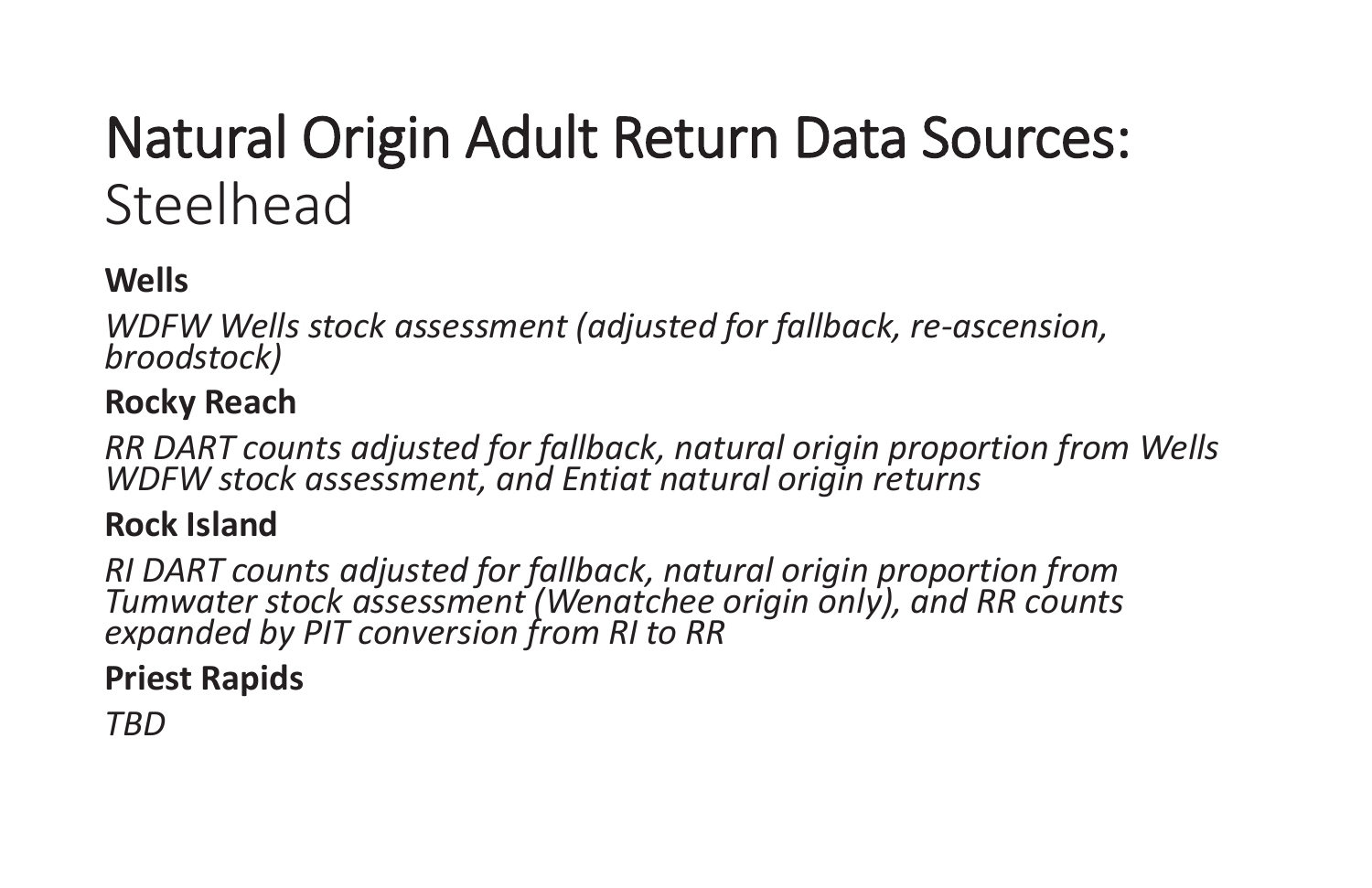# Natural Origin Adult Return Data Sources: Spring Chinook

# **Wells**

*WDFW Wells stock assessment (adjusted for fallback, re-ascension, broodstock)*

# **Rocky Reach**

*Sum of 1) Wells stock assessment expanded by PIT conversion rate from RR to Wells and 2) Entiat returns*

# **Rock Island**

*Sum of 1) M&E-based run reconstruction for Wenatchee, and 2) RR count based on expanded by PIT conversion rate from RI to RR.*

# **Priest Rapids**

*TBD*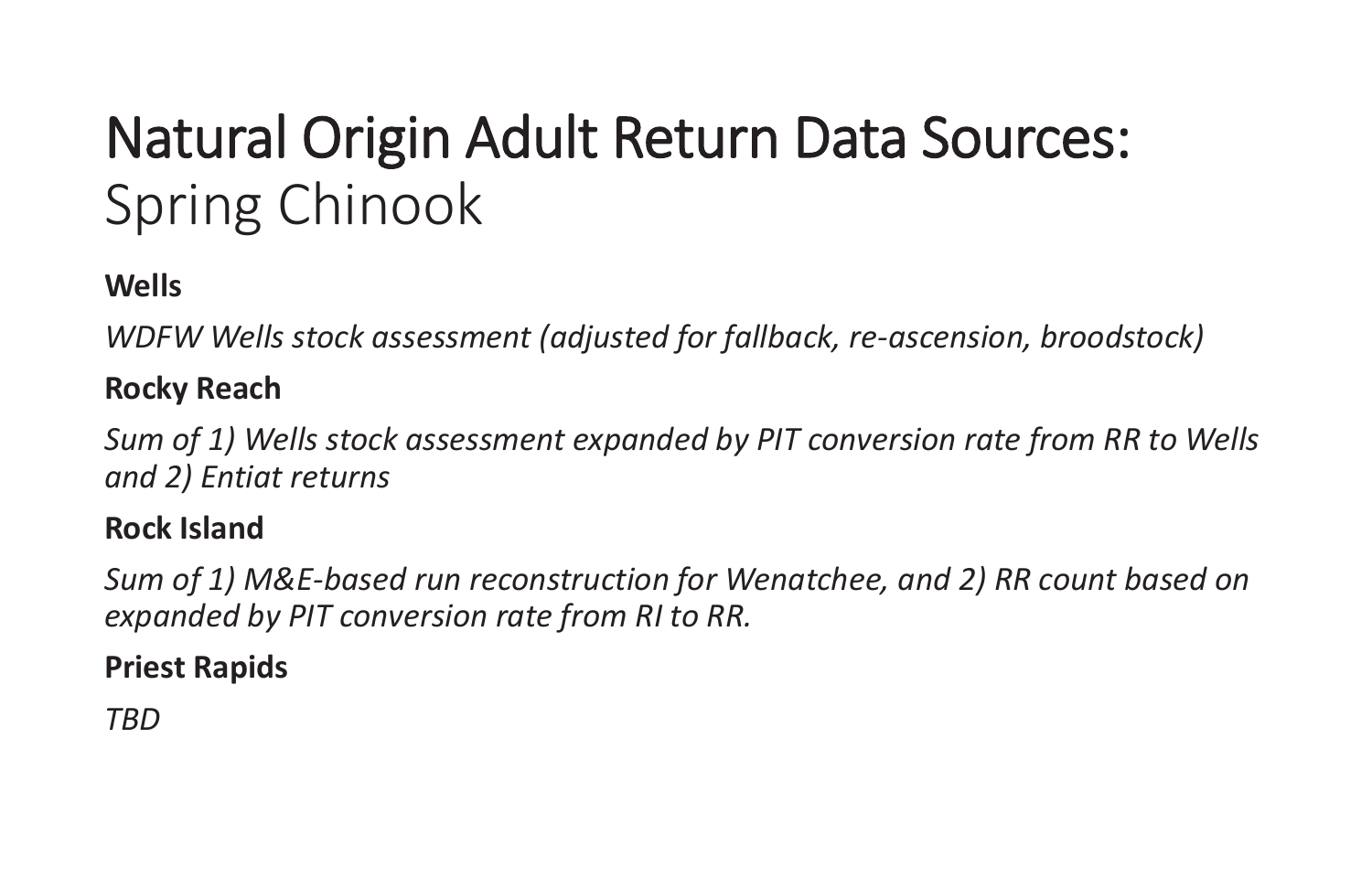# Natural Origin Adult Return Data Sources: Sockeye

# **Wells**

*Fish Water Management Tool*

# **Rocky Reach**

*SOA in discussion*

# **Rock Island**

*SOA in discussion + RI DART counts adjusted for fallback and Wenatchee origin*

# **Priest Rapids**

*SOA in discussion*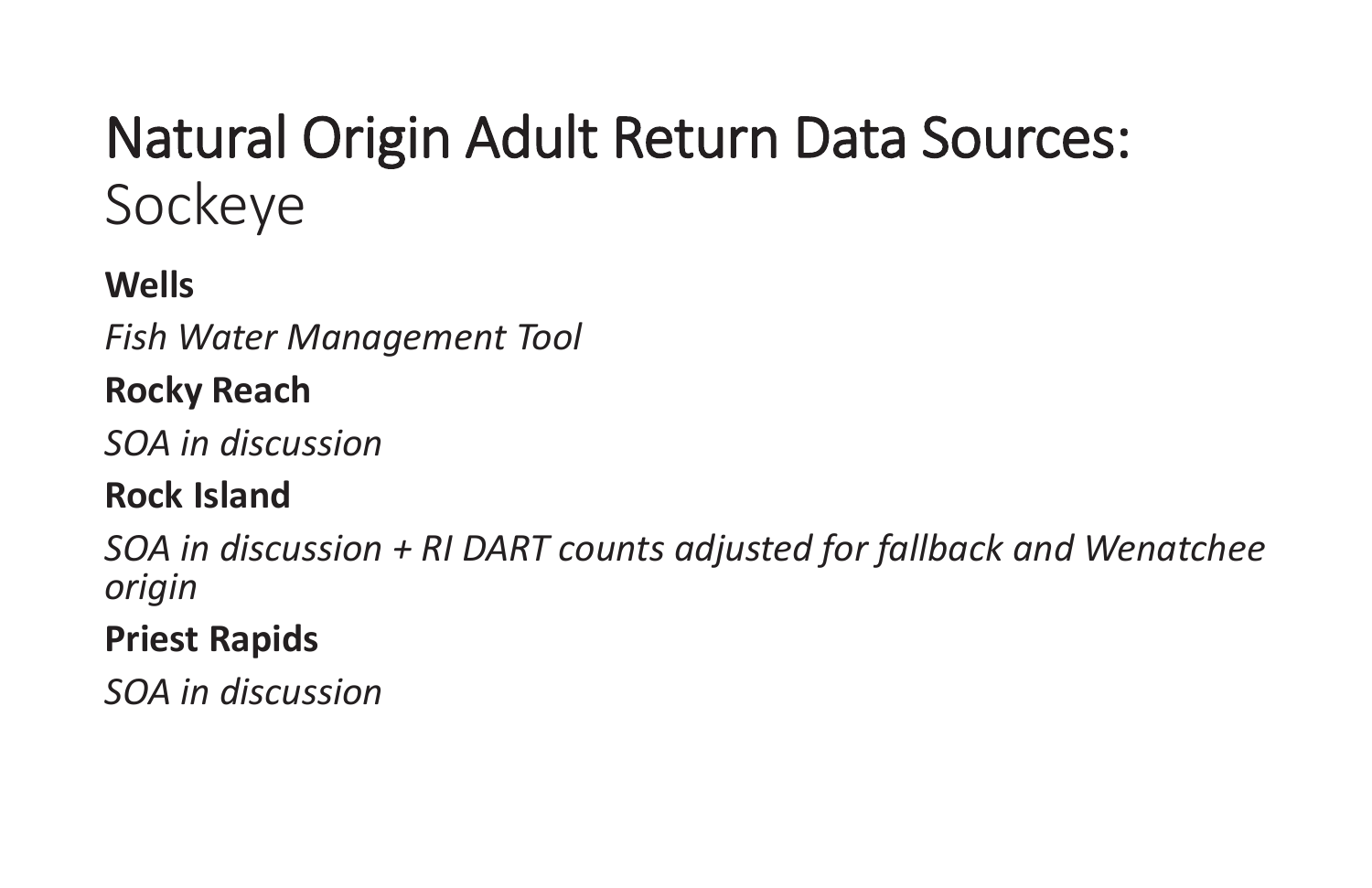# Natural Origin Adult Return Data Sources: Coho

# **Wells**

*Wells Dam count adjusted for fallback*

# **Rocky Reach**

*DART RR counts adjusted by percent natural-origin from YN M&E report*

# **Rock Island**

*DART RI counts adjusted by percent natural-origin from YN M&E report*

# **Priest Rapids**

Funding agreement. SOA 2018-01 "The PRCC agrees that Grant PUD shall<br>provide coho hatchery compensation for the Upper Columbia at a rate<br>equivalent to 14% (7% per project) to meet Grant PUD's No-Net-Impact coho<br>hatchery ob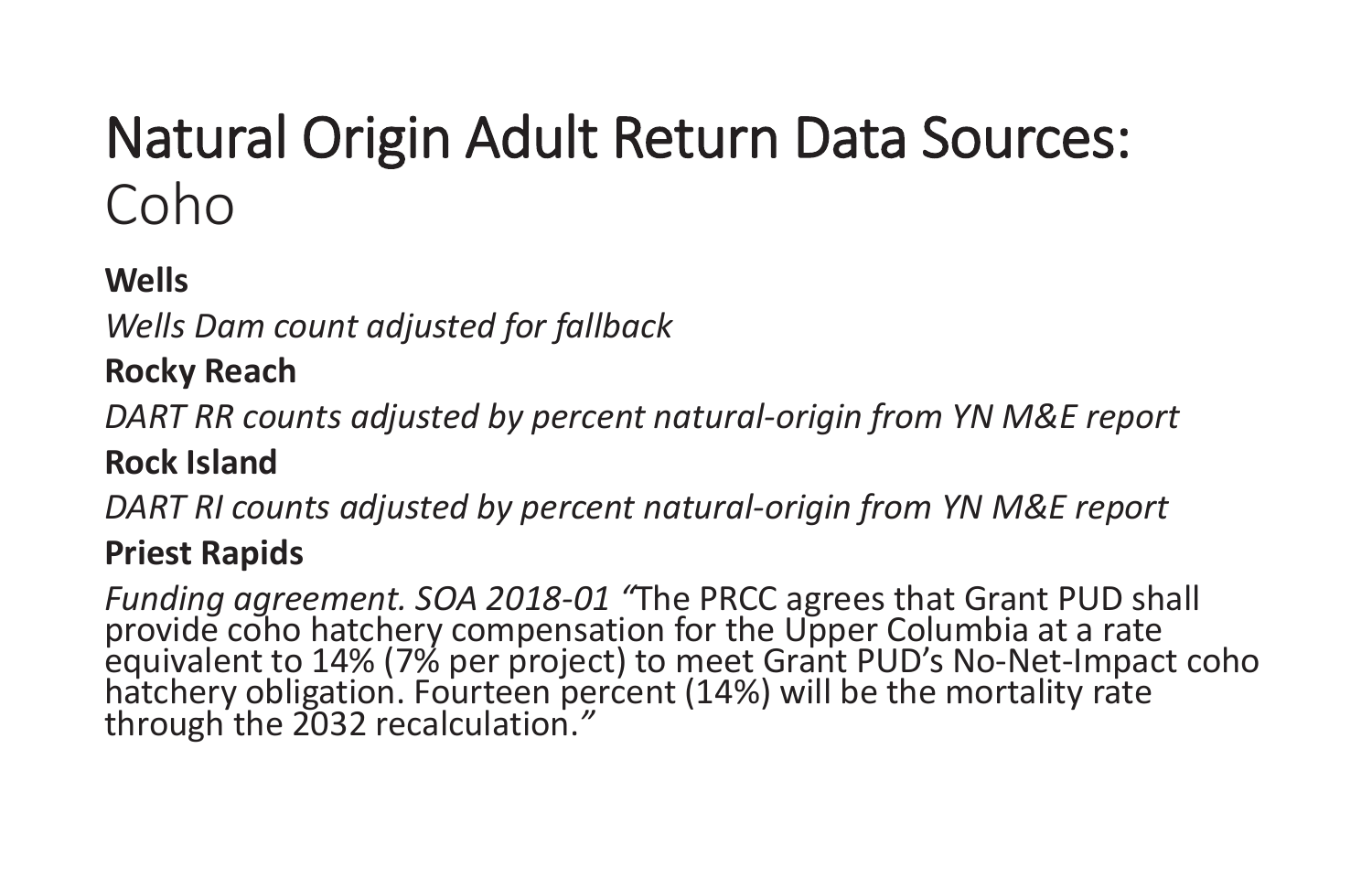# Hatchery Releases

| <b>Hatchery Program</b> | <b>Species</b>        |
|-------------------------|-----------------------|
| <b>WNFH</b>             | <b>Spring Chinook</b> |
| <b>WNFH</b>             | <b>Steelhead</b>      |
| <b>ENFH</b>             | <b>Summer Chinook</b> |
| LNFH                    | <b>Spring Chinook</b> |
| YN                      | Coho                  |



 $\bullet$ Unavoidable project mortality applied to smolt release targets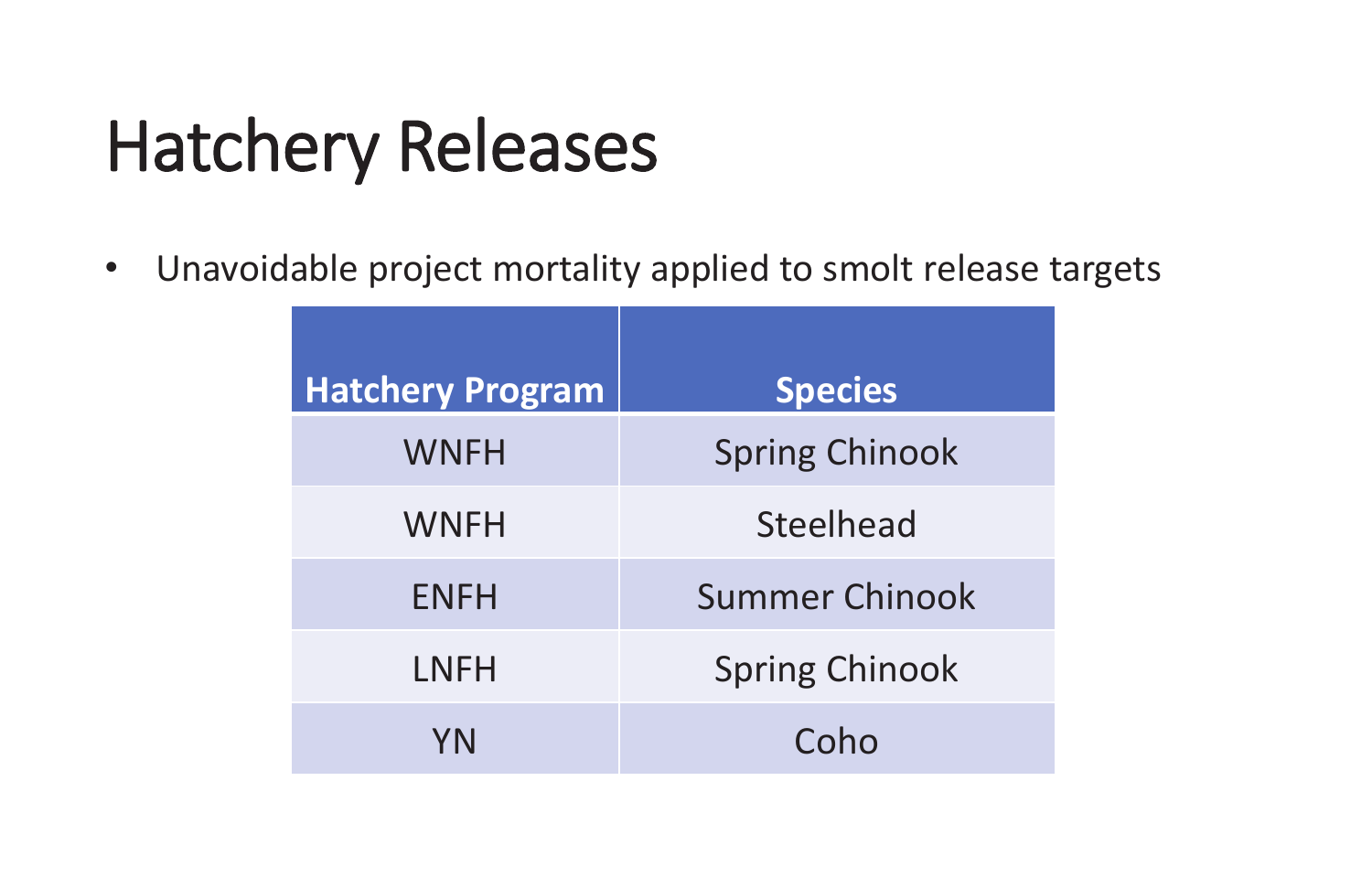# Smolt to Adult Return (SAR) Data Sources

# • **CWT data from M&E plan & RMIS**

- **+** Does account for harvest
- **-** Relevant SAR brood years are limited because of lag time reading CWTs (i.e., brood years after 2013 are suspect)
- **-** Does not take geography into account (end point is spawning location)
- **-** Does not account for pre-spawn mortality

# • **PIT data from M&E plan or PTAGIS**

- **+** Easily accessible and up to date…allows for more recent/relevant SAR calculations
- **+** Takes geography into account (can be tailored to individual Projects)
- **-** Does not account for harvest

# • **Hybrid PIT and CWT**

- **+** More complete accounting of returns
- **-** Limited by availability of recent/relevant CWT data
- **Which method to use depends on species and facility M&E**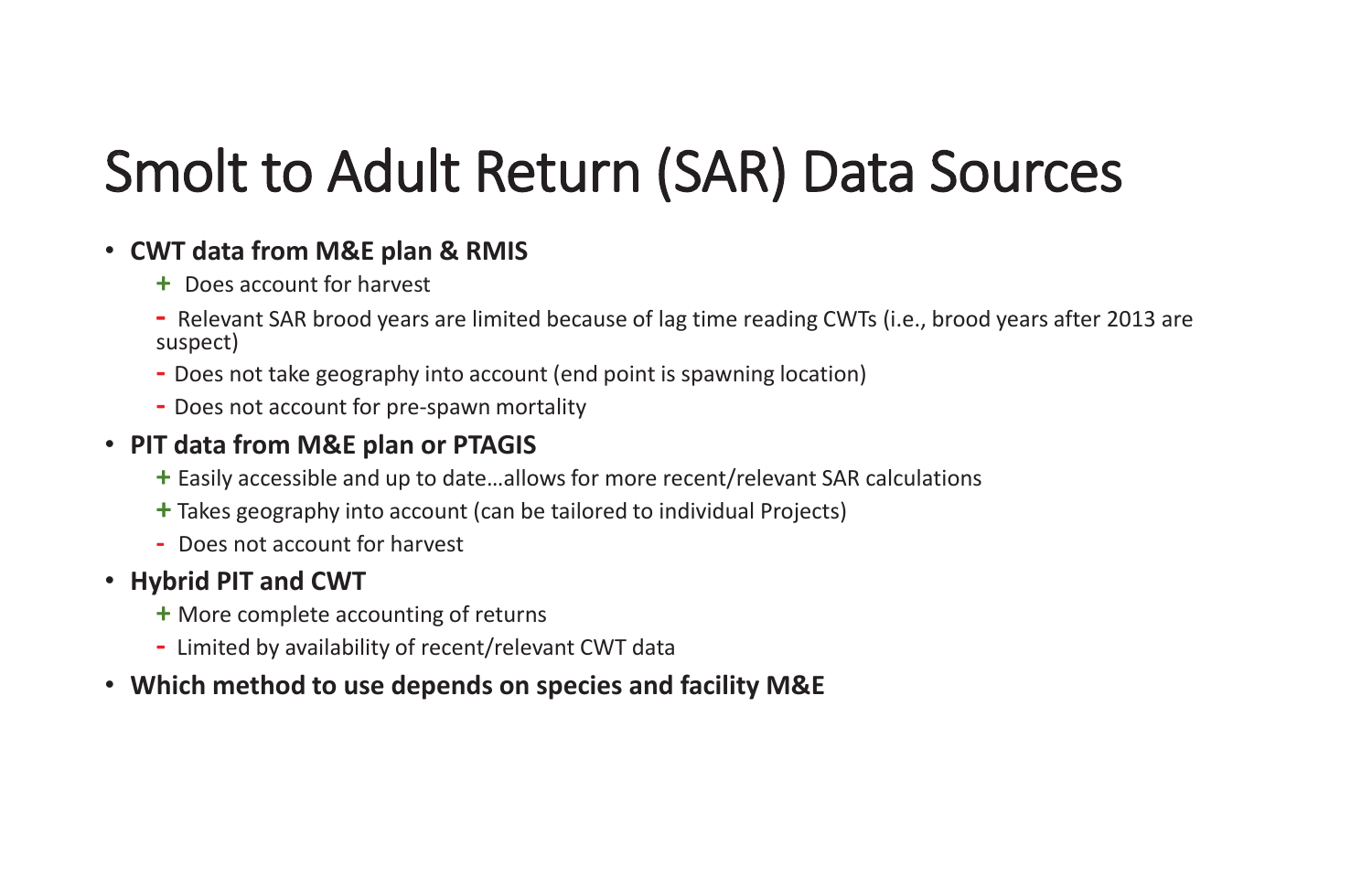# Smolt to Adult Return (SAR) Data Sources

# Tradeoffs between PIT and CWT data

|            |            | <b>Brood</b> | <b>Return Year</b> |                |              |              |                                                   |                |                |                |                |                |                |                |                |                |
|------------|------------|--------------|--------------------|----------------|--------------|--------------|---------------------------------------------------|----------------|----------------|----------------|----------------|----------------|----------------|----------------|----------------|----------------|
|            |            | Year         |                    | 2005 2006 2007 |              |              | 2008 2009 2010 2011 2012 2013 2014 2015 2016 2017 |                |                |                |                |                |                |                |                | 201            |
|            |            | 2005         | <b>SP</b>          |                | $\mathsf{R}$ | A3           | A4                                                | A <sub>5</sub> |                |                |                |                |                |                |                |                |
|            |            | 2006         |                    | <b>SP</b>      |              | $\mathsf{R}$ | A3                                                | A4             | A <sub>5</sub> |                |                |                |                |                |                |                |
|            |            | 2007         |                    |                | <b>SP</b>    |              | $\mathsf{R}$                                      | A3             | A4             | A <sub>5</sub> |                |                |                |                |                |                |
|            |            | 2008         |                    |                |              | <b>SP</b>    |                                                   | $\mathsf{R}$   | A3             | A4             | A <sub>5</sub> |                |                |                |                |                |
|            |            | 2009         |                    |                |              |              | <b>SP</b>                                         |                | $\mathsf{R}$   | A3             | AA             | A <sub>5</sub> |                |                |                |                |
| <b>CWT</b> |            | 2010         |                    |                |              |              |                                                   | <b>SP</b>      |                | R              | A3             | A4             | A <sub>5</sub> |                |                |                |
|            |            | 2011         |                    |                |              |              |                                                   |                | <b>SP</b>      |                | R.             | A3             | A4             | A <sub>5</sub> |                |                |
|            | <b>PIT</b> | 2012         |                    |                |              |              |                                                   |                |                | <b>SP</b>      |                | R              | A3             | A4             | A <sub>5</sub> |                |
|            |            | 2013         |                    |                |              |              |                                                   |                |                |                | SP.            |                | R              | A <sub>3</sub> | A4             | A <sup>t</sup> |
|            |            | 2014         |                    |                |              |              |                                                   |                |                |                |                | <b>SP</b>      |                | $\mathsf{R}$   | A3             | $A^2$          |
|            |            | 2015         |                    |                |              |              |                                                   |                |                |                |                |                | <b>SP</b>      |                | $\mathsf{R}$   | <u>A3</u>      |
|            |            | 2016         |                    |                |              |              |                                                   |                |                |                |                |                |                | <b>SP</b>      |                | $\mathsf{R}$   |
|            |            | 2017         |                    |                |              |              |                                                   |                |                |                |                |                |                |                | <b>SP</b>      |                |
|            |            | 2018         |                    |                |              |              |                                                   |                |                |                |                |                |                |                |                | SF             |
|            |            | 2019         |                    |                |              |              |                                                   |                |                |                |                |                |                |                |                |                |
|            |            | 2020         |                    |                |              |              |                                                   |                |                |                |                |                |                |                |                |                |
|            |            | 2021         |                    |                |              |              |                                                   |                |                |                |                |                |                |                |                |                |
|            |            |              |                    |                |              |              |                                                   |                |                |                |                |                |                |                |                |                |

 $SP =$ Spawning



 $R =$ Release

 $A = Age$  at return

- Available brood years
- •Relevance of returns to current recalculation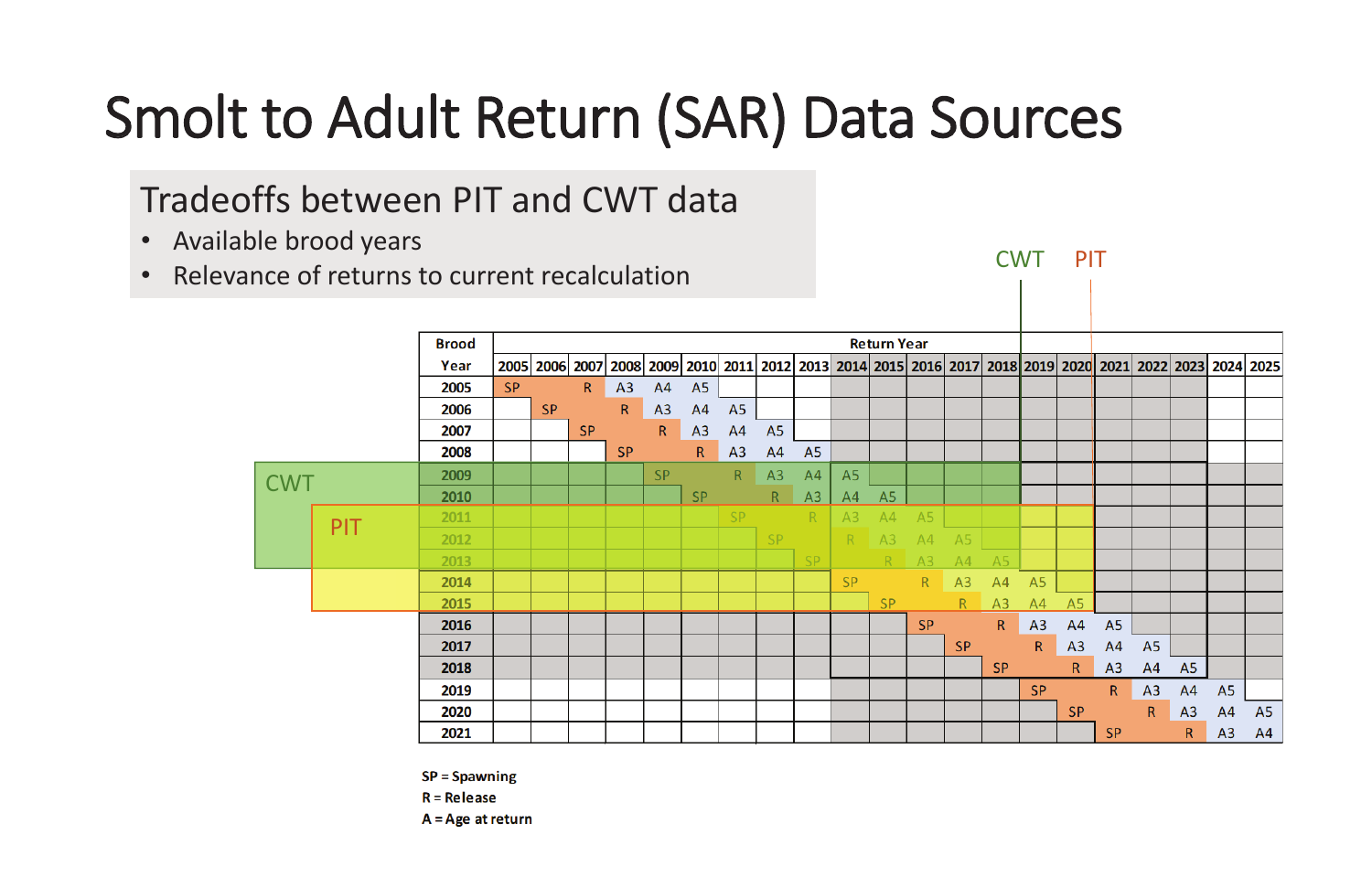# Project Survival/Unavoidable Project Mortality (UPM)

- Similar to previous years with new survival data from Wells and PRD and RI (forthcoming)
- Updated survival data will influence compensation levels
- GPUD FERC Progress and Implementation Report contains PRCC-approved survival numbers for Grant PUD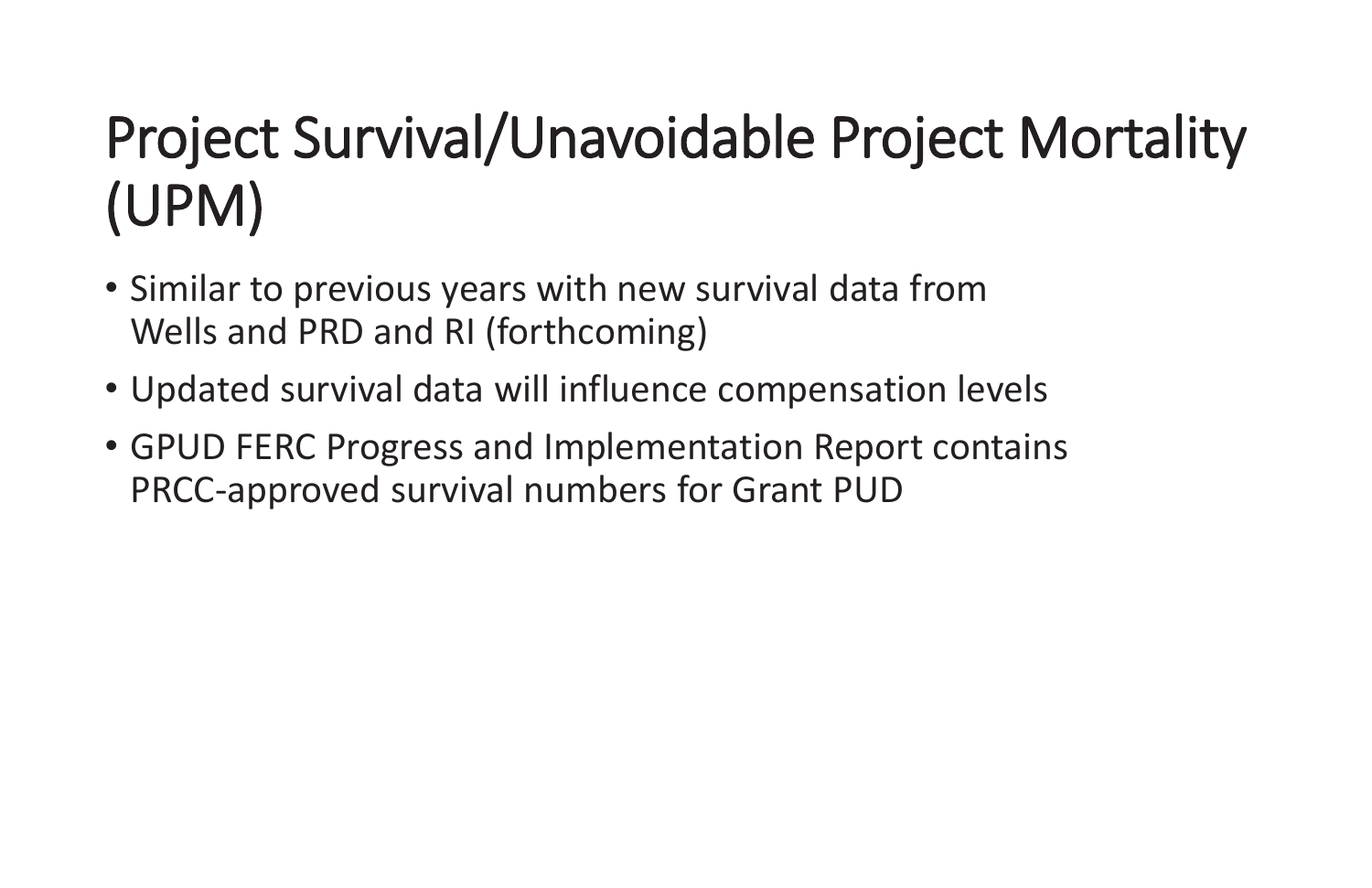# Tributary Natural Origin Spawner Distribution

- $\bullet$  Provides tool for aligning hatchery production with natural origin distribution
- $\bullet$  Values used in consideration of distribution of hatchery production in the BAMP calculation  $\bullet$ Estimate proportions of stocks/species returning to
- tributaries upstream of Rock Island
- •Data from WDFW stock assessment and M&E reports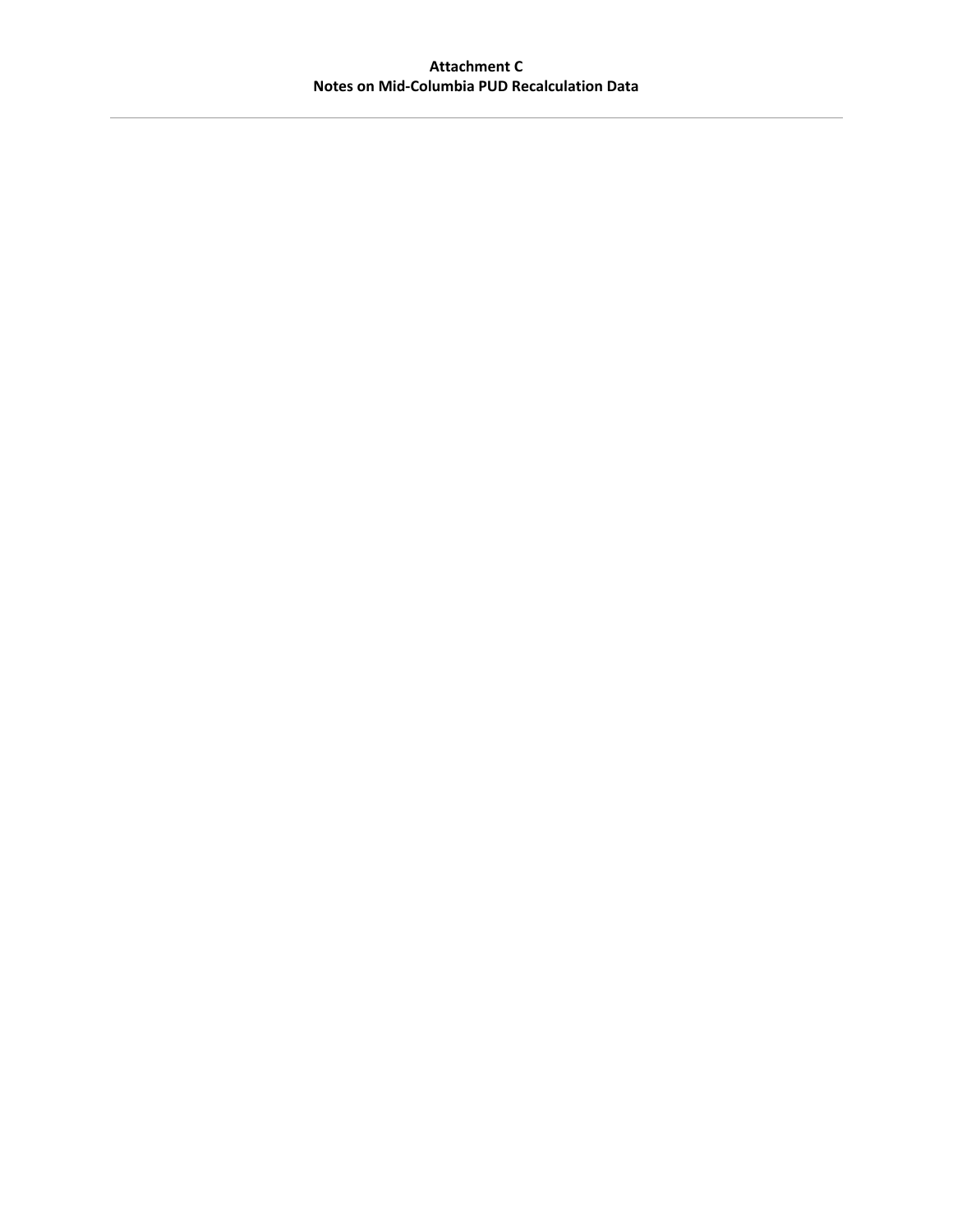### **Notes on Mid-Columbia PUD Recalculation Data**

July 11th, 2011

### **Unavoidable Project Mortality**

- 1. Survival and resulting compensation levels are determined through the HCP Coordinating Committee(s) and hatchery production levels, except for inundation, are subject to adjustments upon completion of survival studies. For example, the Rock Island HCP states: "*Juvenile Project Survival estimates, when available, will be used to adjust hatchery based compensation programs*" (pg. 22).
- 2. Methow-Okanogan, Entiat, and Wenatchee combined survival probabilities are based on the product of survival at each project that fish produced in these basins would experience during the downstream migration.

### **Adult Returns**

**1. Wells** 

- a. Spring Chinook counts reflect the best run estimates at Wells Dam (data provided by Charles Frady, WDFW). WDFW adjusts the returns for broodstock removal (broodstock removed at Wells Dam/Hatchery are included in the return), fallback, and double counts. Spring Chinook and summer Chinook counts were separated using video records at Wells Dam. Biologists used body morphology, color, and spotting patterns to discern spring verses summer Chinook, where spring Chinook tend to be more slender, darker in color, and have fewer spots, and summer Chinook tend to be more stout, bright, and more heavily spotted. Origin of spring Chinook (natural or hatchery) was determined through marks and tags and scale reading of fish collected for broodstock at Wells Dam, which occurs throughout the run (Charles Frady, personal communication).
- **b.** Steelhead counts reflect the best run estimates at Wells Dam (2010 draft Douglas M&E Report, Chapter 4, Appendix A). Total count at Wells Dam includes passage from 15 June (run year) to 14 June (spawn year) for brood years 2003 to present; total Wells Dam count for previous years includes the total reported for the run year (prior to spawn). Ladder counts are based on DCPUD raw data for brood years 2000-2010. For brood years 2007-2009, proportion of hatchery and wild fish at Wells Dam was estimated through run-at-large sampling; in previous years, proportions were calculated from broodstock trapping records. Estimated double counts and fallback were based on expanded PIT tag interrogation data. Fish origin was determined through marks and tags, and by scale reading.
- **c.** Summer Chinook counts are based on the fish counts at Wells Dam, with fish removed as broodstock at Wells Dam and hatchery accounted for. The total summer Chinook counts were obtained by subtracting the annual number of spring Chinook (see Spring Chinook section, above) from the total annual Chinook count (spring and summer combined). Douglas PUD maintains adipose clipped and un-clipped Chinook data. The annual ratio of clipped to unclipped provided an estimate of hatchery versus natural origin fish. This ratio was applied to the summer Chinook returns to obtain the natural- and hatchery-origin returns.

#### **2. Rock Island and Rocky Reach**

- a. Clipped and unclipped adult enumeration data are only available beginning in 2002.
- b. The calendar division between spring- and summer-run Chinook salmon is June  $7<sup>th</sup>$  at Rock Island, and June  $12<sup>th</sup>$ at Rocky Reach. These dates are different from those used on DART and FPC, but more accurately reflect the run distribution at Rock Island and Rocky Reach. These dates are the last day of each year that adult returns will be assigned to the spring-run of Chinook for recalculation purposes.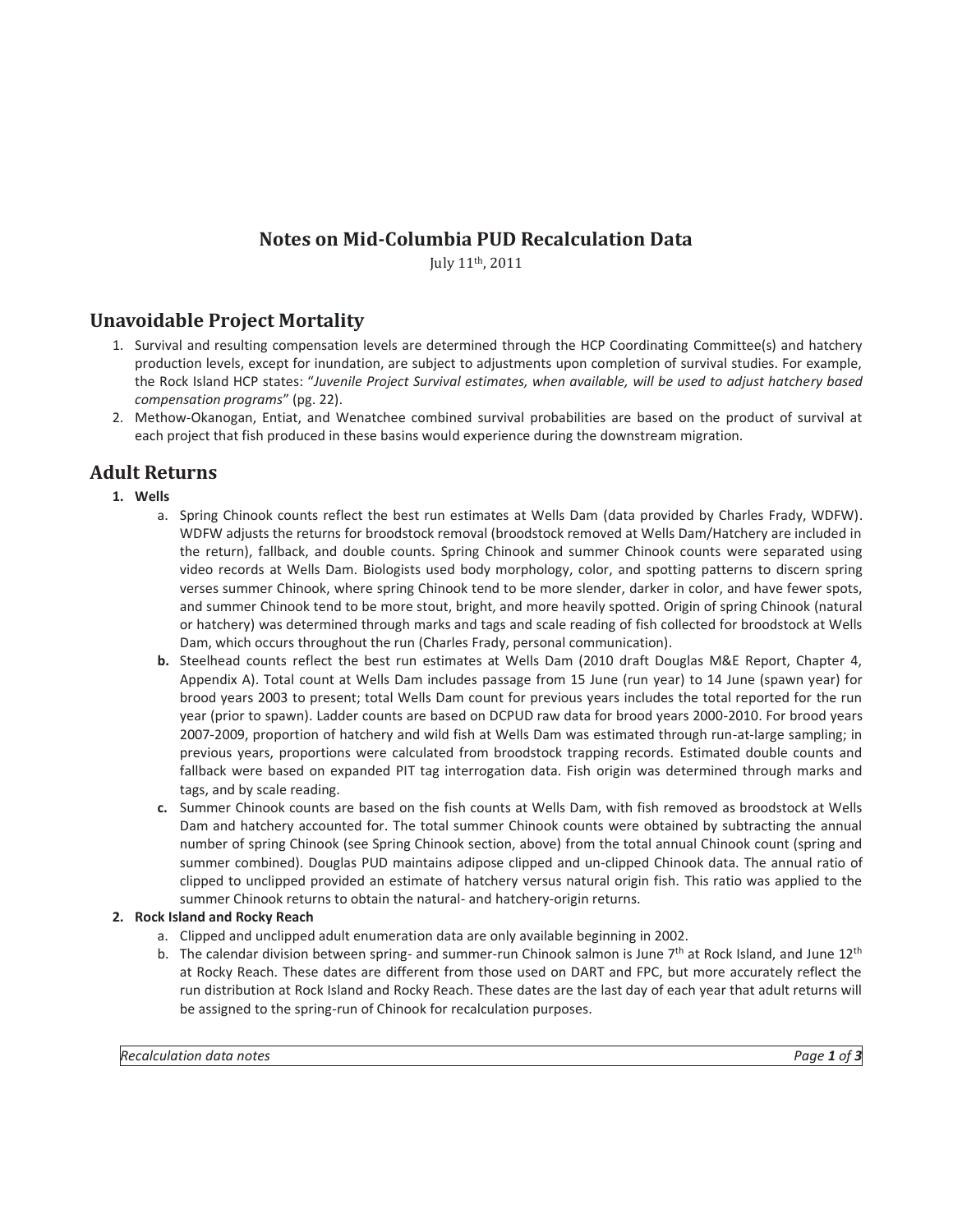- c. Summer Chinook counts are determined by clipped (hatchery-origin) and unclipped (natural-origin) observations. Unclipped hatchery-origin fish, including a small number of adults released as sub-yearlings from Turtle Rock Island and a potentially significant number (i.e., thousands) of adults released as sub-yearlings from Priest Rapids Hatchery, are included in the natural-origin totals.
- d. Spring Chinook and steelhead counts are determined by clipped (hatchery-origin) and unclipped (natural-origin) observations, adjusted for unclipped hatchery adults identified in stock assessment at Wells and Priest Rapids, respectively.
- e. Sockeye counts are determined by clipped (hatchery-origin) and unclipped (wild-origin) observations. The difference between enumeration totals at Rock Island and Rocky Reach are assumed to represent the Wenatchee River totals. Tumwater counts may be used in future recalculations and are more representative of spawning escapement of Wenatchee River sockeye; however, clipped and unclipped enumeration would be required at Tumwater.

#### **3. Priest Rapids**

- a. Spring, summer, and fall Chinook counts between 2007 and 2010 were used because 2007 was the first year that fish were characterized as clipped or unclipped. A cumulative nadir using Chinook count data (adults and jacks) between 2007-2010 was used to split run timing of Chinook salmon into spring, summer, and fall races.
- b. Steelhead counts between 2001-2010 were used at Priest Rapids Dam because estimates of origin were available during this time period. Steelhead was identified to origin based on scale patterns.
- c. Wild spring Chinook salmon were estimated as unclipped fish at Priest Rapids Dam minus unclipped hatchery fish at Wells adjusted by conversion rates between Priest Rapids Dam and Wells Dam.
- d. Summer and fall Chinook salmon adults are expressed as clipped or unclipped. There are varying degrees of unclipped hatchery fish in the unclipped fish category. As such the unclipped fish counts are overestimates of wild fish abundance.

#### **SARs**

#### **1. Wells**

a. Steelhead SAR (2010 draft Douglas M&E Report, Chapter 1, Appendix B): The total number of adult hatchery fish by brood year originating from Wells Hatchery releases is calculated by applying mark rate and age data collected during run sampling or spawning of adult fish to the total passage of steelhead at Wells Dam on an annual basis as listed on the Fish Passage Center or CR DART websites. The number of juvenile steelhead released was divided by the sum of returning adult fish from that brood to derive the SAR ratio. Wild fish and known stray fish were excluded. Hatchery steelhead typically return as 1-salt or 2-salt fish, so the SAR would be calculated as:

Juveniles released / 1-salt returns (year X) + 2-salt returns (year Y)

Some steelhead from other programs were released upstream of Wells Dam release fish with an identical mark as Wells Hatchery fish (i.e., Winthrop NFH; ad-clip), and SAR calculations include these fish. Steelhead programs releasing fish upstream of Wells Dam with a unique hatchery mark (i.e., Colville Tribe; peduncle CWT) were excluded from SAR calculations.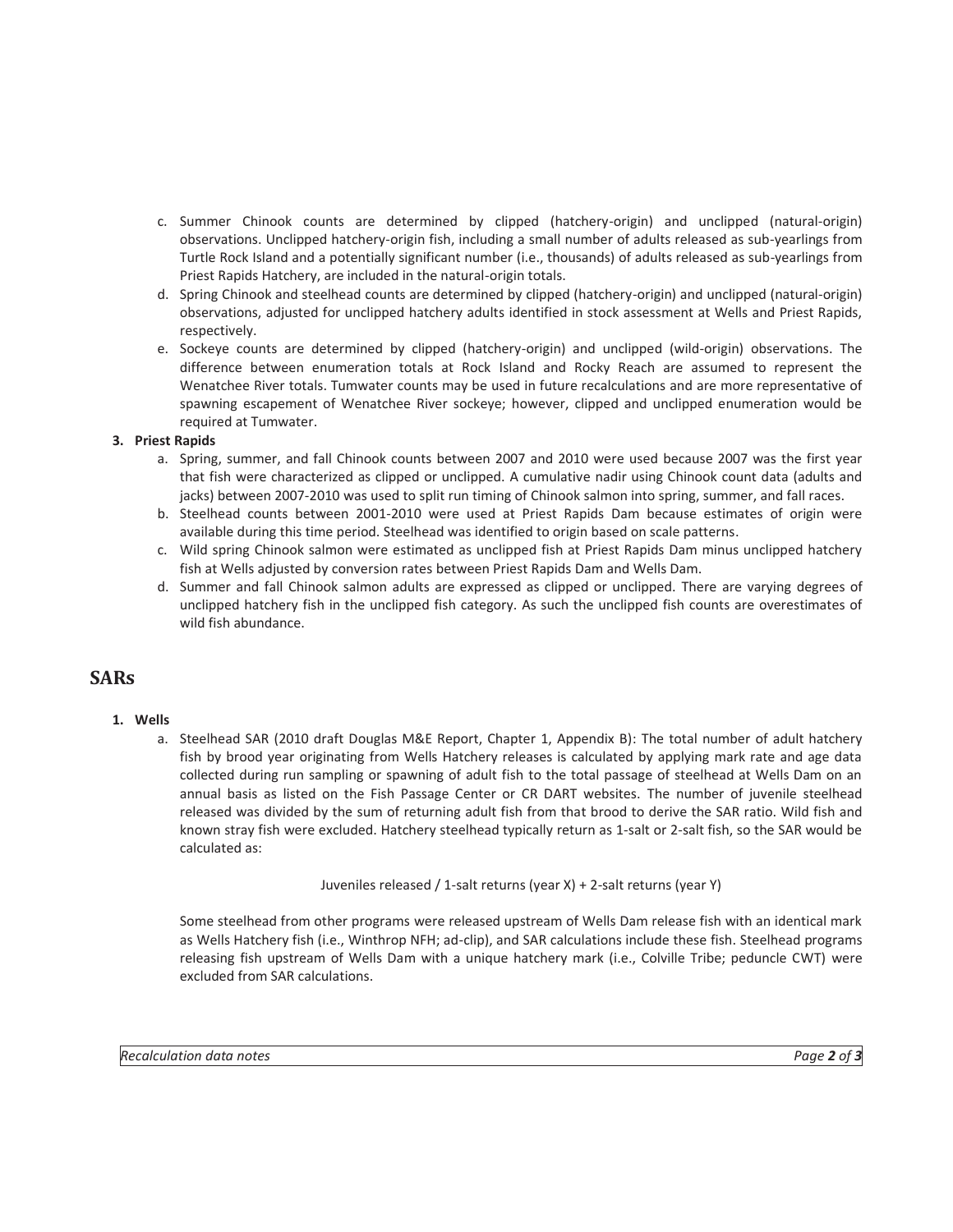a. Spring Chinook SAR (2010 draft Douglas M&E Report, Chapter 1, Appendix B): The SAR for each brood of spring Chinook released from Methow Hatchery was calculated for each release site (typically Methow, Twisp, and Chewuch releases) using coded wire tag data available from the RMIS database (www.rmpc.org). The number of adult fish for each release site was determined by summing the number of fish in the RMIS database for each specific tagcode, then expanding that number by the tagcode-specific mark rate determined prior to release through routine QC sampling at the hatchery. Because Methow Hatchery fish are not adipose fin-clipped, they cannot be retained in selective fisheries that target adipose fin-clipped fish. However, some mortality occurs on fish released in selective fisheries, and the number of returning adults from the RMIS database was then expanded to account for fishery-related mortality using the exploitation rate of a surrogate stock (e.g., Leavenworth NFH, or Chiwawa Hatchery). For example: If 20% of the adult return an adipose fin-clipped surrogate stock of spring Chinook is harvested in selective fisheries, and the mortality rate for released fish is estimated at 10%, we would assume that 20% of the returning adult Methow Hatchery spring Chinook from the same brood year were also captured in the fishery, and we would increase the estimated adult return of MH fish by the hooking mortality rate associated with that fishery:

MH adult fish in RMIS + (MH adult fish in RMIS x surrogate stock harvest rate x hooking mortality rate.

SAR proportion was calculated as the number of juvenile fish released for that tagcode divided by the expanded adult returns. We typically included only anadromous lineage fish (i.e., exclude captive brood progeny) in these calculations so that comparisons across years are similar.

The SARs presented here are an amalgamation of the Twisp, Chewuch, and Methow release groups and associated CWT recoveries to represent an SAR for Methow Hatchery releases as a whole.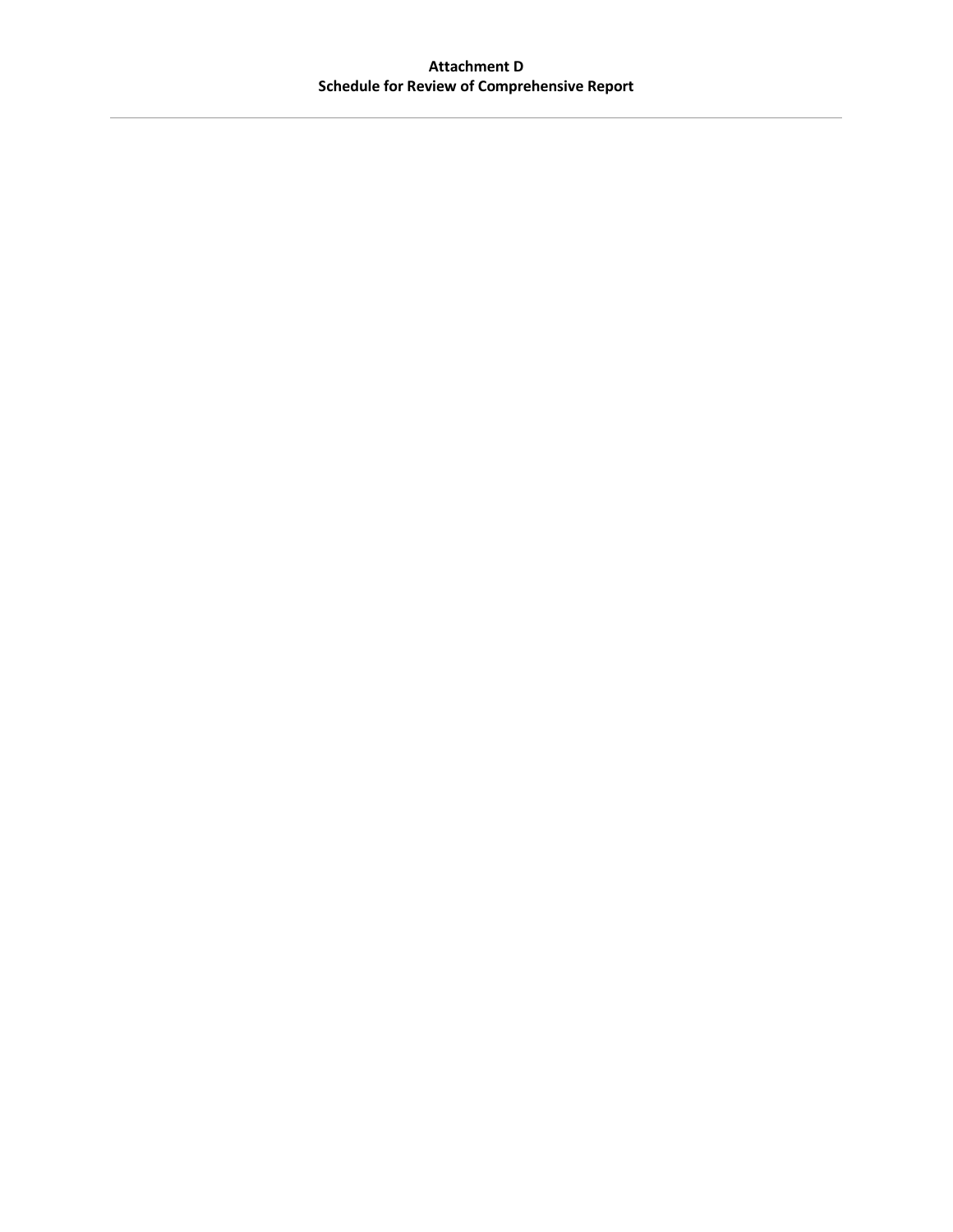## **Schedule for Review of Comprehensive Report**

The review period for chapters that address each objective are presented below. Reviewers can review chapters earlier if they want, but they should provide their review no later than the specified review period.

Comments for each chapter will be provided by reviewers in a Word document with a citation to the line number in the chapter.

| <b>Objective</b> | <b>Objective Description</b>                                                                                                                                                                                                                                                                | <b>Review</b><br><b>Period</b>             |
|------------------|---------------------------------------------------------------------------------------------------------------------------------------------------------------------------------------------------------------------------------------------------------------------------------------------|--------------------------------------------|
| 1                | Determine if conservation programs have increased the number<br>of naturally spawning and naturally produced adults of the<br>target population and if the program has reduced the natural<br>replacement rate (NRR) of the supplemented population. (SPC,<br>SUC, FAC, STH $=$ 4 chapters) | First 30<br>days<br>$7/1/21 -$<br>7/31/21  |
| $\overline{c}$   | Determine if the proportion of hatchery fish on the spawning<br>grounds affects the freshwater productivity of supplemented<br>stocks. (SPC/SUC/STH, FAC covered in Objective 1 = 1 chapter)                                                                                                | First 30<br>days<br>$7/1/21 -$<br>7/31/21  |
| $\overline{3}$   | Determine if the hatchery adult-to-adult survival (i.e., hatchery<br>replacement rate, HRR) is greater than the natural adult-to-<br>adult survival (i.e., natural replacement rate, NRR) and the target<br>hatchery survival rate.<br>(addressed in Objective $1 = 0$ chapters)            | First 30<br>days<br>$7/1/21 -$<br>7/31/21  |
| 4                | Determine if the proportion of hatchery-origin spawners (pHOS<br>or PNI) is meeting the management target. (FAC, All other; 2<br>chapters)                                                                                                                                                  | First 30<br>days<br>$7/1/21 -$<br>7/31/21  |
| 5                | Determine if the run timing, spawn timing, and spawning<br>distribution of the hatchery component is similar to the natural<br>component of the target population or is meeting program-<br>specific objectives. (SPC/SUC, STH, 2 FAC = 4 chapters)                                         | Second 30<br>days<br>$8/1/21 -$<br>8/31/21 |
| 6                | Determine if the stray rate of hatchery fish is below the<br>acceptable levels to maintain genetic variation among stocks.<br>(SPC/SUC/FAC/STH = 3 chapters)                                                                                                                                | Second 30<br>days<br>$8/1/21 -$<br>8/31/21 |
| 7                | Determine if genetic diversity, population structure, and<br>effective population size have changed in natural spawning<br>populations as a result of the hatchery program. (SPC, SUC/FAC,<br>$STH = 3$ chapters)                                                                           | Third 30<br>days<br>$9/1/21 -$<br>9/31/21  |